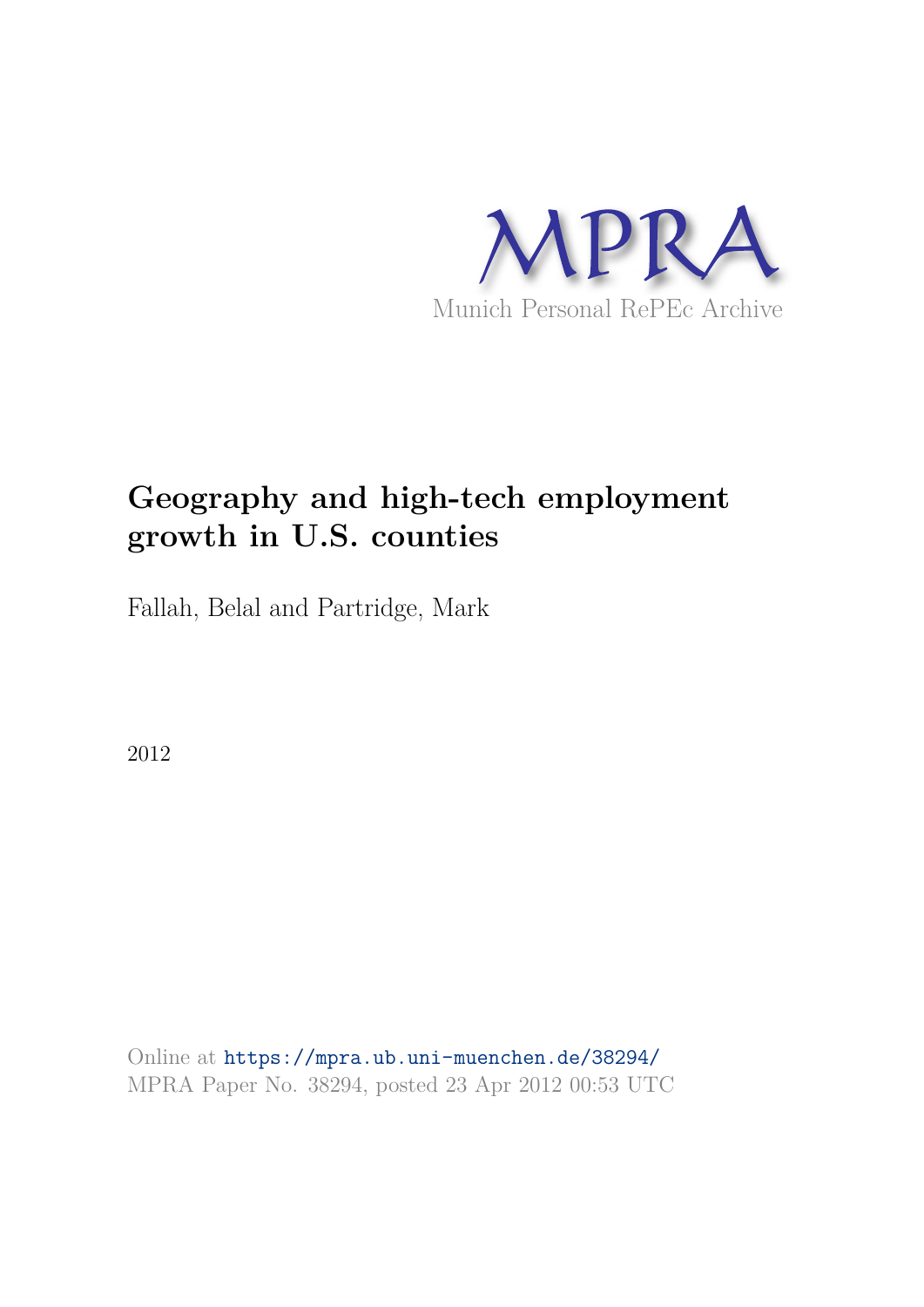# Geography and High-Tech Employment Growth in U.S. Counties\*

by

Belal Fallah Palestine Polytechnic University

> Mark D. Partridge Ohio State University Partridge.27@osu.edu

Dan S. Rickman Oklahoma State University

February 27, 2012

**Abstract.** This paper investigates the role of geography in high-tech employment growth across U.S. counties. The geographic dimensions examined include industry cluster effects, urbanization effects, proximity to a research university, and proximity in the urban hierarchy. Growth is assessed for overall high-tech employment and for employment in various high-tech sub-sectors. Econometric analyses are conducted separately for samples of metropolitan and nonmetropolitan counties. Among our primary findings, we do not find evidence of positive localization or within-industry cluster growth effects, generally finding negative growth effects. We instead find evidence of positive urbanization effects and growth penalties for greater distances from larger urban areas. Universities also appear to play their primary role in creating human capital rather than knowledge spillovers for nearby firms. Quantile regression analysis confirms the absence of within-industry cluster effects and importance of human capital for counties with fast growth in high-tech industries.

\*Earlier versions of this paper were presented at the The Ohio State University Glenn School of Public Affairs; Southern Regional Science Association Meetings in New Orleans; North American Regional Science Association Conference, Miami, FL; and the Western Regional Science Association Conference, Kauai, HI.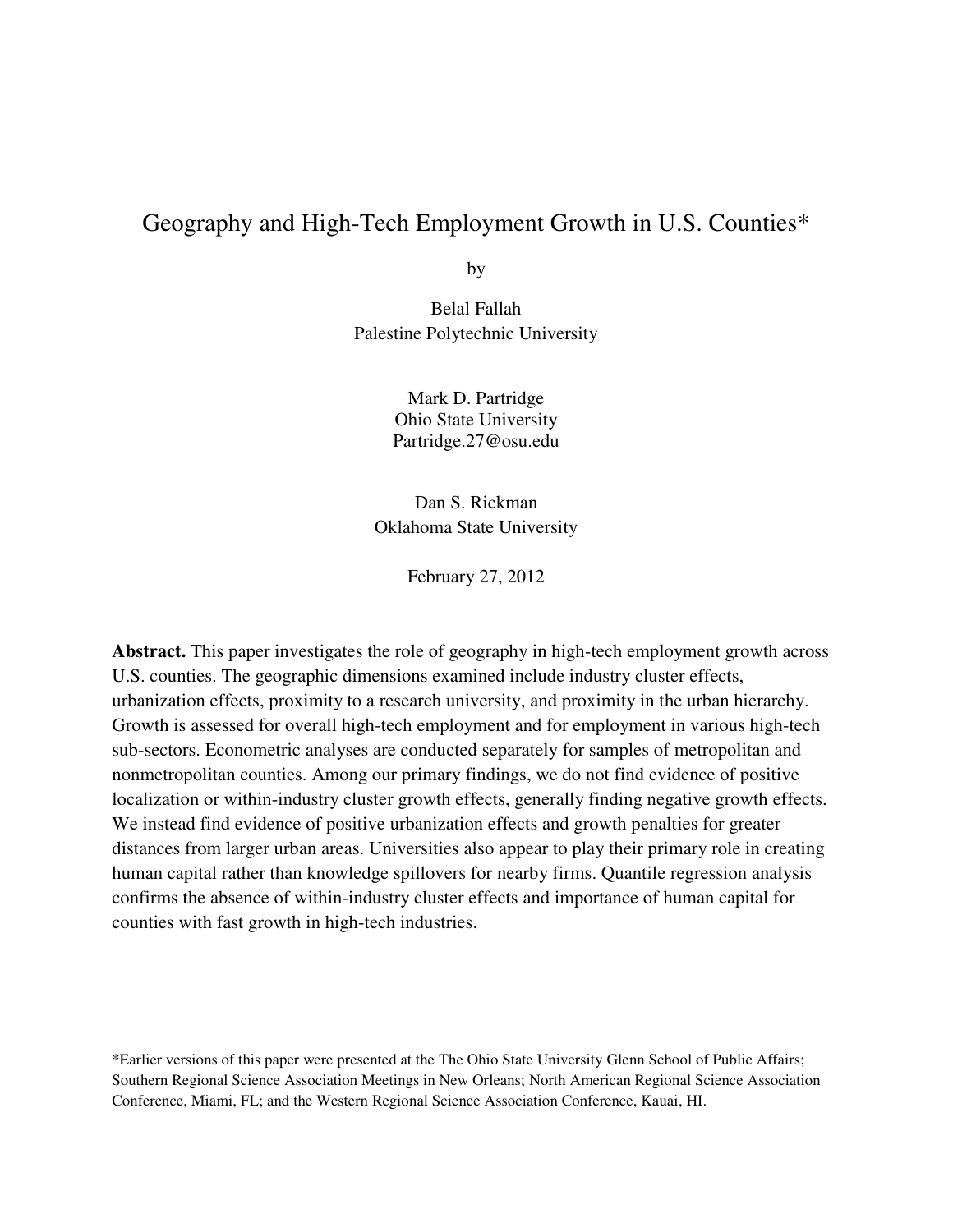#### **1. Introduction**

Spurring growth in the high-tech sector has been a pervasive focal point of regional economic development efforts (Malecki, 1981; Partridge, 1993; Buss, 2002). The interest in high-tech firms stems from their research intensiveness and role in innovation and raising standards of living. A critical issue, however, is how likely it is that the successes of hightechnology centers such as Silicon Valley, Route 128 (Bania, 1993) and North Carolina's Research Triangle (Goldstein, 2005) can be replicated elsewhere. The academic literature has focused extensively on the role of clusters, urban agglomeration, and universities in the development of the high-tech sector (e.g., Maggioni, 2004; Smilor et al., 2007; Florida et al., 2008). Prominent in these investigations is the role of geographic distance.

Geographic distance may affect high-tech firms in many of the ways it does all firms (Jovanović, 2003, Puga, 2010). Such geographic considerations include access to markets for inputs and products (King et al., 2003; Rosenthal and Strange, 2003; Andersson and Hellerstedt, 2009), proximity to human capital (Glaeser et al., 1995; Simon, 1998, Simon and Nardinelli, 2002), positive knowledge spillovers from firms (Crescenzi, 2005), universities (Braunerhjelm et al., 2000) and buyers and sellers (Ketelhohn, 2006; Maine et al., 2010), and negative spillovers from increased competition (Rosenthal and Strange, 2003; Tallman et al., 2004).The influence of geographic distance also has been reported to vary across high-tech sectors (Arauzo-Carod and Viladecans-Marsal, 2009; Anselin et al., 2000). However, no study has systematically examined the role of geography along all dimensions across the spectrum of high-tech industries.

Therefore, in this paper we examine the role of geography in high-tech employment growth for U.S. counties in the lower 48 states from 1990 to 2006. Included in the analysis are measures of within-industry clustering, urban agglomeration, human capital, proximity to research universities, and proximity to larger core areas. These measures can be related to hightech employment growth through numerous channels, potentially emanating both from firm and household location considerations. If geographic distance was not a consideration in the location of firms and households involved in the high-tech sector, the measures should be unrelated to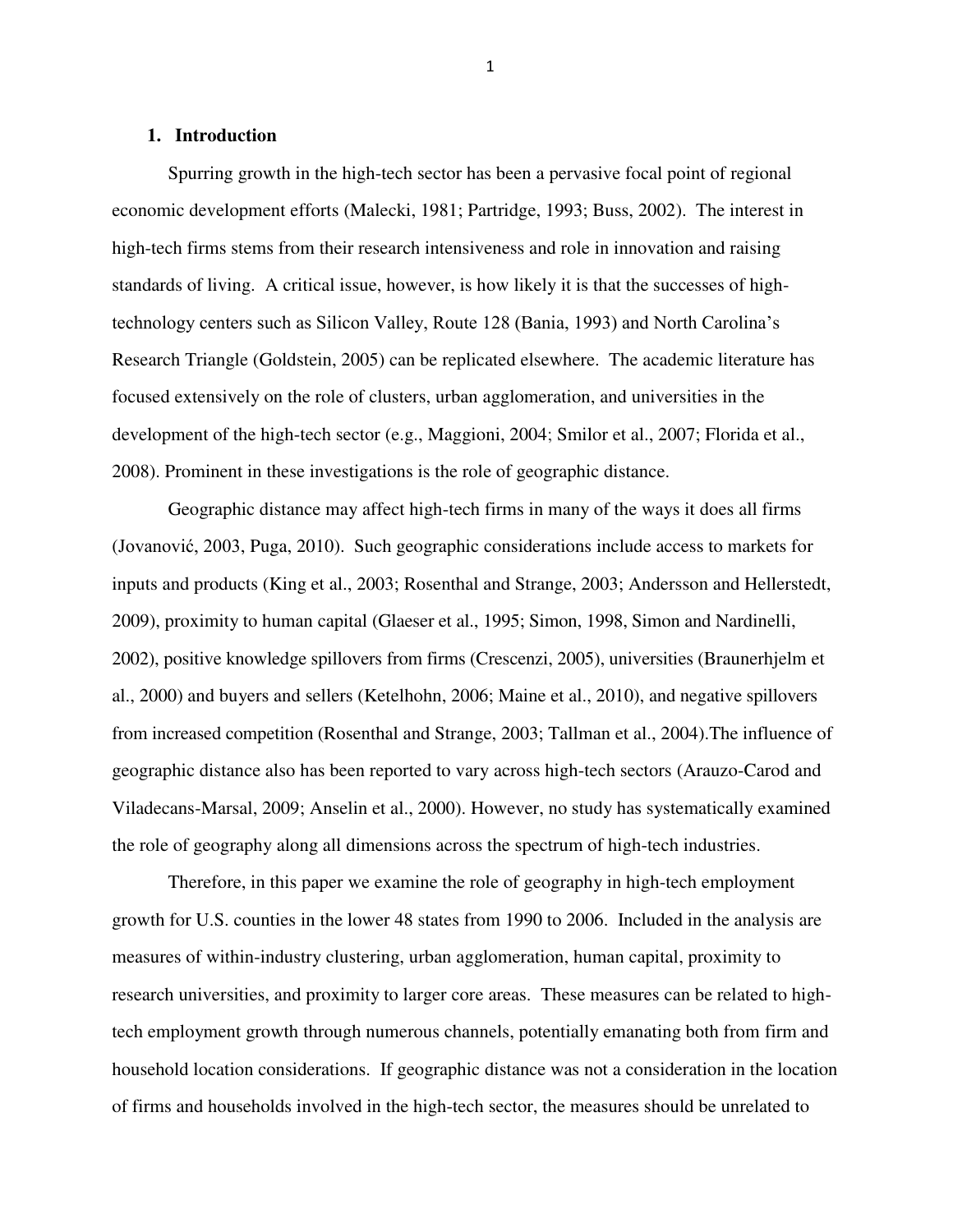high-tech employment growth during the period. In addition, previous advantages should have been capitalized into factor prices, so growth differences related to geographic proximity would only occur if it was changing in importance (Partridge et al., 2008a; 2008b).

A notable contribution of the study is the extensive use of Geographic Information Systems data in constructing the various measures. Geographic proximity measures for counties are calculated to capture within-industry spillovers, human capital spillovers, spillovers emanating from research-intensive industries, and economic effects of remoteness in the urban hierarchy. Another novel feature is our use of four-digit NAICs data for high-tech industries, including estimates for data that are suppressed by the government to preserve firm confidentiality. This is crucial for examining less-populated counties because the data typically are not available. We split the sample into metropolitan and nonmetropolitan counties to allow for different growth generating processes. For both sub-samples, we examine whether hightechnology employment growth differs from growth in their respective industries generally or that of the overall economy. Further, we examine whether there are employment growth differences in manufacturing and services high-technology industries, information technology, biotechnology and natural resource technology sub-sectors.

The conceptual framework and discussion of relevant literature follow in the next section, which is followed by the empirical model and implementation in Section 3. Section 4 presents and discusses the results. Section 5 briefly summarizes and concludes the paper.

Among our primary findings, there is not any evidence of within-industry cluster growth benefits, either within the county or across nearby counties. On the contrary, the results suggest negative growth effects from clustering. There is some evidence of beneficial agglomeration economies for the high-tech sector in both metropolitan and nonmetropolitan counties, which appear to be of greater importance than for the overall economy. In addition, there are growth penalties for greater distances from larger core urban areas, consistent with positive urban agglomeration effects.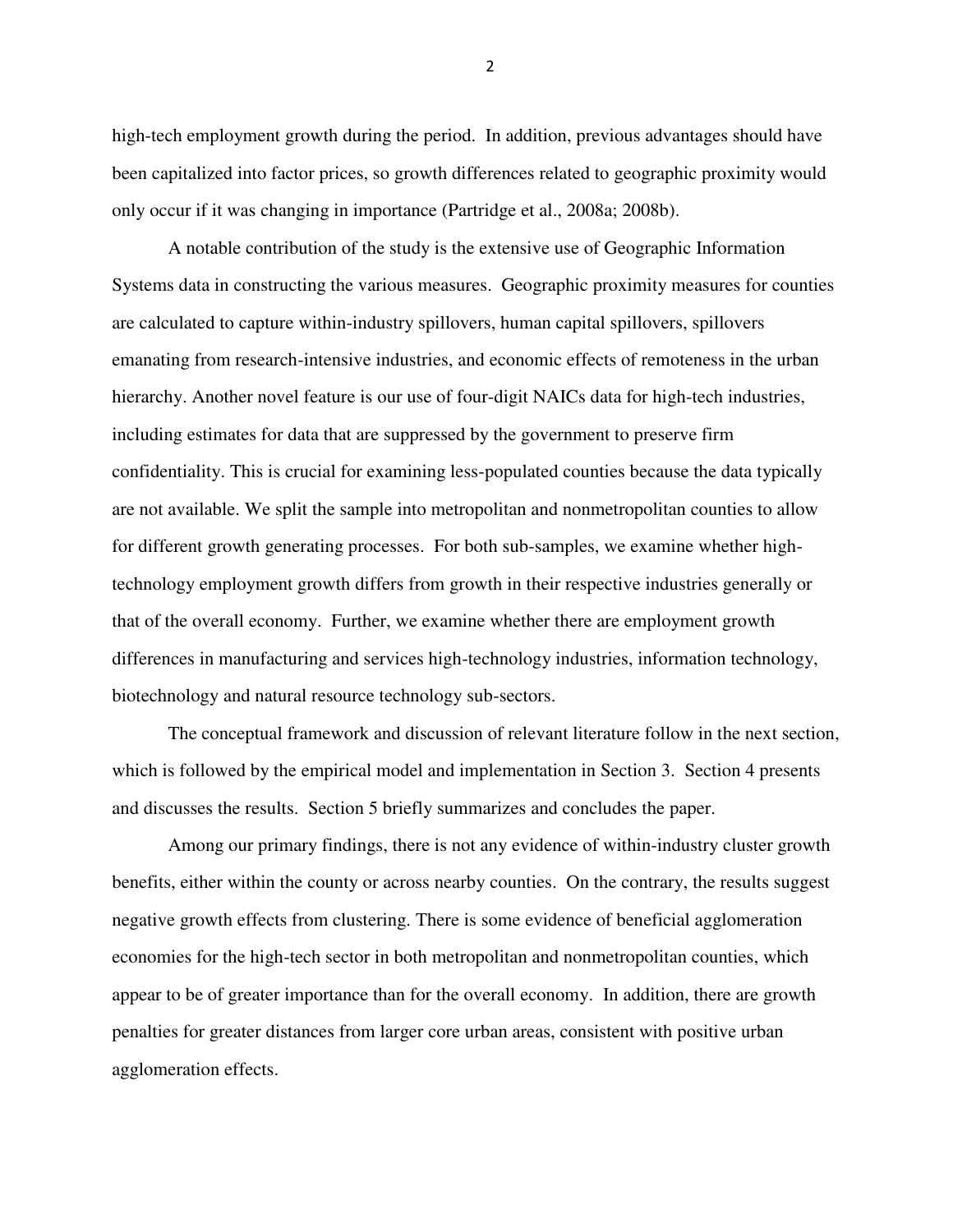Human capital also is found to be more important for high-tech employment growth than for employment growth on average. However, aside from their contribution to human capital, proximity to research universities generally did not appear to stimulate high-tech employment growth. Regarding differences across high-tech subsectors, urban agglomeration economies appeared to play a much smaller role for metropolitan biotechnology and natural resource hightechnology industries.

Quantile regression analysis confirms the absence of within-industry high-tech cluster effects and greater importance of human capital in counties with fast-growing high-tech industries. Distance to the nearest metropolitan area also was particularly important in nonmetropolitan counties where the high-tech industry was fast growing. Thus, our primary findings also apply for the fastest growing counties that are typically of interest to policymakers. From these results, we make some policy recommendations about the need to focus more on basic human capital in order to promote regional and national competitiveness.

#### **2. Conceptual Framework and Relevant Literature**

We view regional employment growth differentials as primarily arising from shifts in site specific characteristics or of their importance to the location of firms and households. For growth to be differentially affected across space, such changes cannot have been anticipated and capitalized into factor prices. In the absence of any unanticipated influences, the economy is argued to follow a spatially-balanced growth path (Partridge et al., 2008a). Although many of the factors underlying high-tech employment growth also apply to aggregate employment growth in general, significant differences might be expected, including differences across high-tech subsectors.

 Higher profits in local high-tech firms lead to their expansion and the emergence of new firms in the region, stimulating labor demand. Many of the factors affecting high-tech firm profits are those affecting profits of all firms in the region such as broad considerations of access to markets for inputs and products (King et al., 2003; Rosenthal and Strange, 2003; Andersson and Hellerstedt, 2009). There also is an extensive literature on the importance of human capital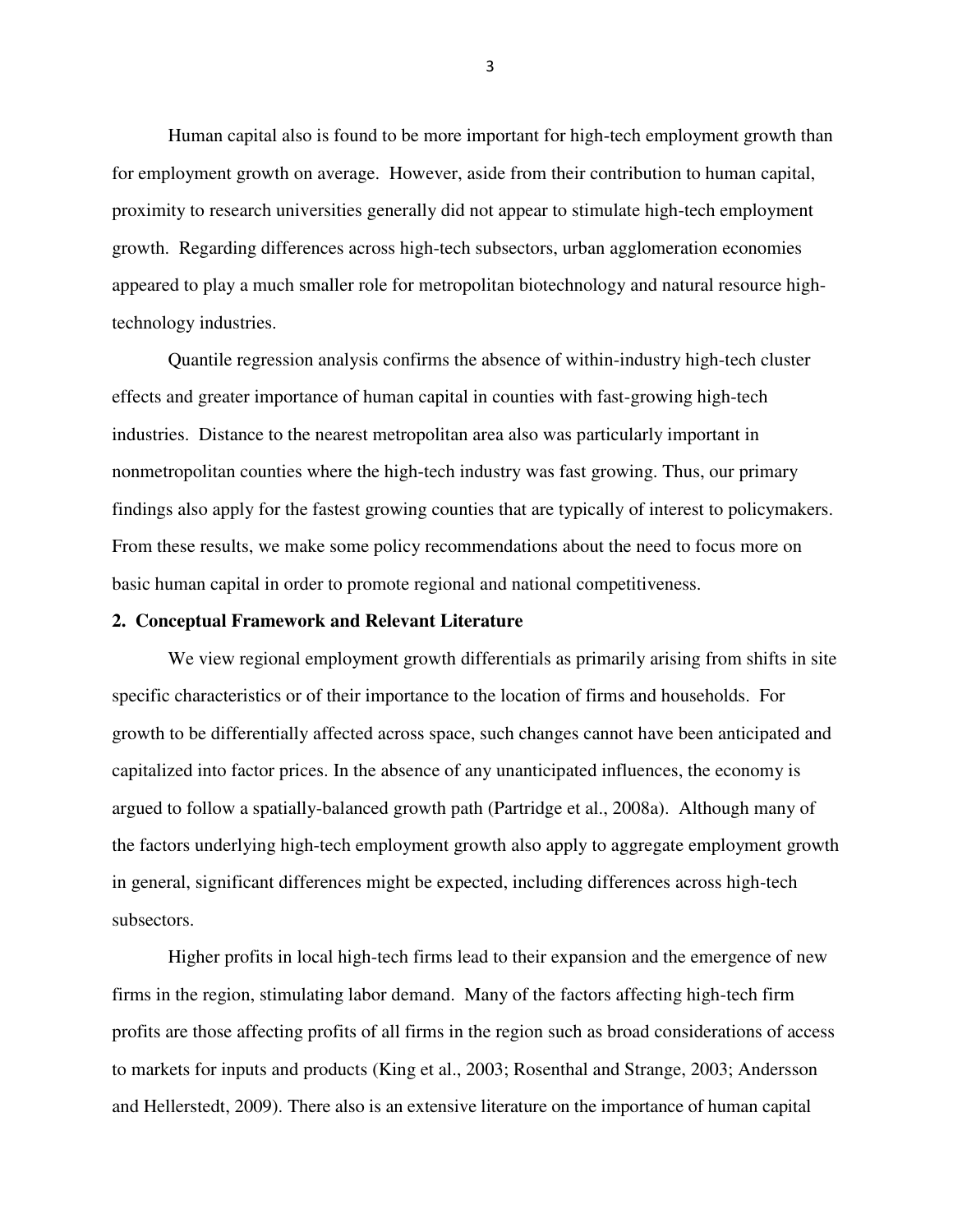and education in determining economic growth of regions (Glaeser et al., 1995; Simon, 1998, Simon and Nardinelli, 2002).Yet, the influences on high-tech firms may differ from the average across firms, and even vary across differing sectors of high-tech firms.

 Of interest in this study is the degree to which geography influences regional high-tech employment growth in the United States. U.S. county employment and population growth during the 1990s was stronger the nearer the county was to larger core urban areas (Partridge et al., 2008a; 2008b). This suggests increasing economic disadvantages in remote areas. Using hedonic growth analysis, Partridge et al., (2010) classified the growing disadvantages of areas in the lower levels of the urban hierarchy primarily as firm-based.

From endogenous growth theory (Romer, 1990), innovation plays a central role in economic growth. Spending by firms on research and development can create knowledge and spur innovation. Yet, firms may not fully appropriate the benefits of their innovative efforts (Crescenzi, 2005), as the benefits may spill over to co-located firms. Knowledge spillovers occurring between firms within the same industry in the area generally are referred to as Marshall-Arrow-Romer (MAR) externalities, while those between firms among diverse industries often found in large urban areas are referred to as Jacobian externalities.<sup>1</sup> Negative spillovers from co-location also are possible if the firms are competitors (Rosenthal and Strange, 2003; Tallman et al., 2004).Often viewed as a key feature in innovation, knowledge spillovers may be particularly associated with the high-tech sector, (Partridge and Rickman, 1999).

However, for the broad sectors of manufacturing, retail, and services, larger initial sector employment levels were negatively related to subsequent growth in the 1990s, though total initial employment levels spurred growth in rural counties in all three sectors (and for manufacturing in metropolitan counties) (Partridge et al., 2008a). Feser et al. (2008) also report that employment in Appalachian counties did not grow faster in the presence of a corresponding industry cluster. Duranton et al. (2010) similarly find little evidence of cluster benefits for France. Glaeser et al

l

<sup>&</sup>lt;sup>1</sup> For a review of the localization (MAR externalities) versus urbanization (Jacobs externalities) debate see Beaudry and Schiffauerova (2009).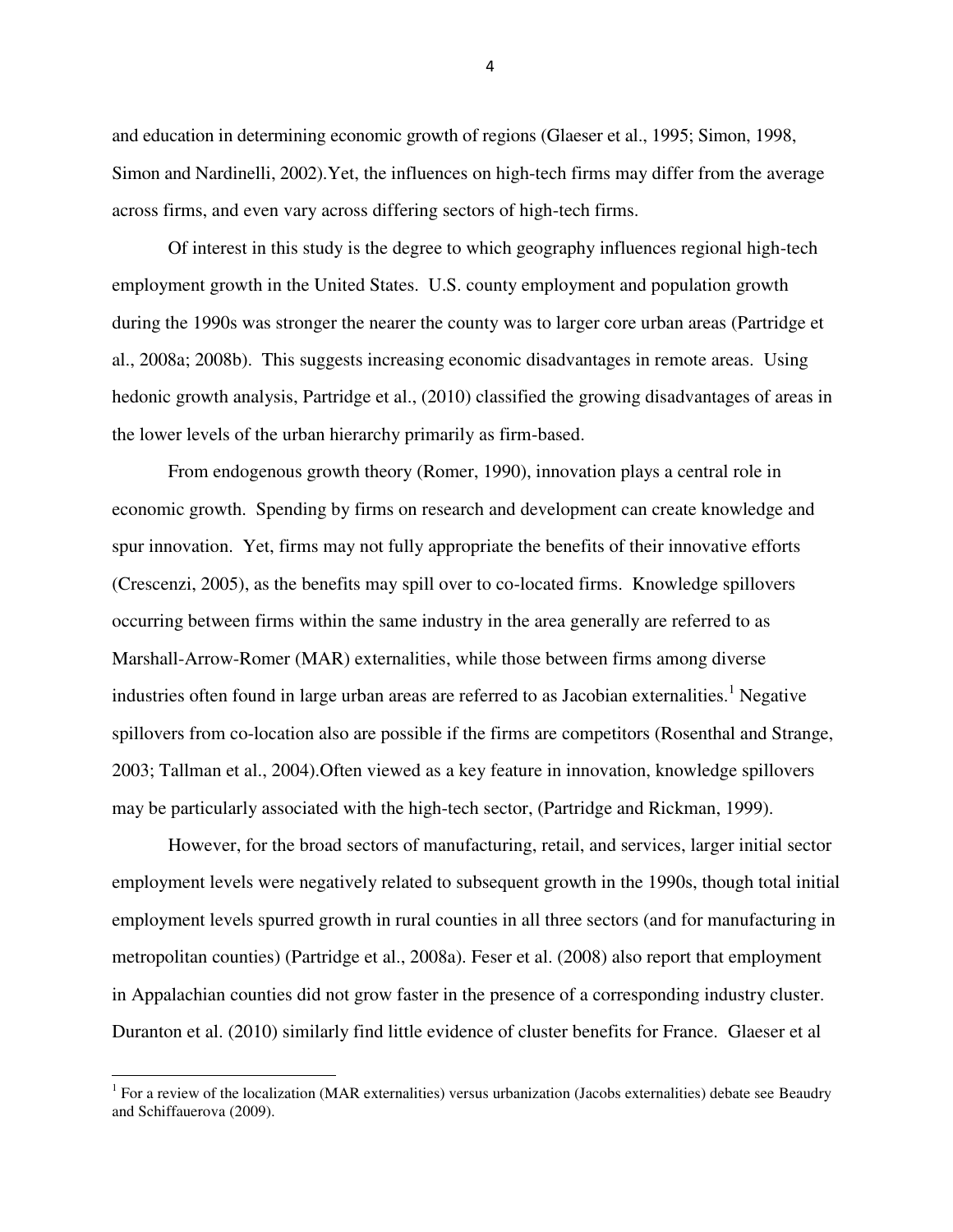(1992) and Partridge and Rickman (1999) find more evidence of Jacobian dynamic externalities than within industry externalities.<sup>2</sup> To be sure, agglomeration has been found to increase innovation even after controlling for other factors such as human capital and public research and development infrastructure (Sedgley and Elmslie, 2004). Nevertheless, contrary findings for high-tech plants are reported by Henderson (2003).

In addition to knowledge spillovers obtained from co-located firms within the same industry, firms may receive spillovers from geographically proximate public institutions such as universities, and suppliers and customers (Maine et al., 2010). Specifically, Braunerhjelm et al. (2000) find evidence supporting the existence of knowledge spilling over from public universities to high-tech firms. In addition to spillovers accruing directly to firms, universities increase human capital, indirectly raising firm productivity and worker wages (Rauch, 1993). Spillovers emanating from local supply chains have been reported by Porter and Stern (2001).

The transmission of knowledge spillovers may be costly and diminish with distance (Audretch and Feldman, 1996), though they may extend beyond the boundaries of the immediate region (Rodriguez-Pose and Crescenzi, 2008). Even if most of the spillover-generating face-toface interactions occur within a narrow geographic area (Crescenzi, 2005), migration between regions can transmit knowledge (Crescenzi et al., 2007), in which migration flows between areas may be affected by their geographic proximity. Gallie and Legros (2007) suggest that the existence of spillovers depends on the degree of cooperation between public and private researchers and may dominate location in importance. Weterings and Ponds (2009) provide evidence that information contained in non-regional knowledge flows may be more valuable than information obtained through local face-to-face interactions.

Knowledge has to be both diffused and assimilated for spillovers to occur (Rodriguez-Pose and Crescenzi, 2008). The capacity of a region to translate spillovers into innovation and growth may depend on the region's human capital, and economic, political and social institutions

 $\overline{a}$ 

<sup>&</sup>lt;sup>2</sup>However, the only evidence of high-tech spillovers to the rest of the economy reported by Partridge and Rickman (1999) was through increasing the share of productive industries.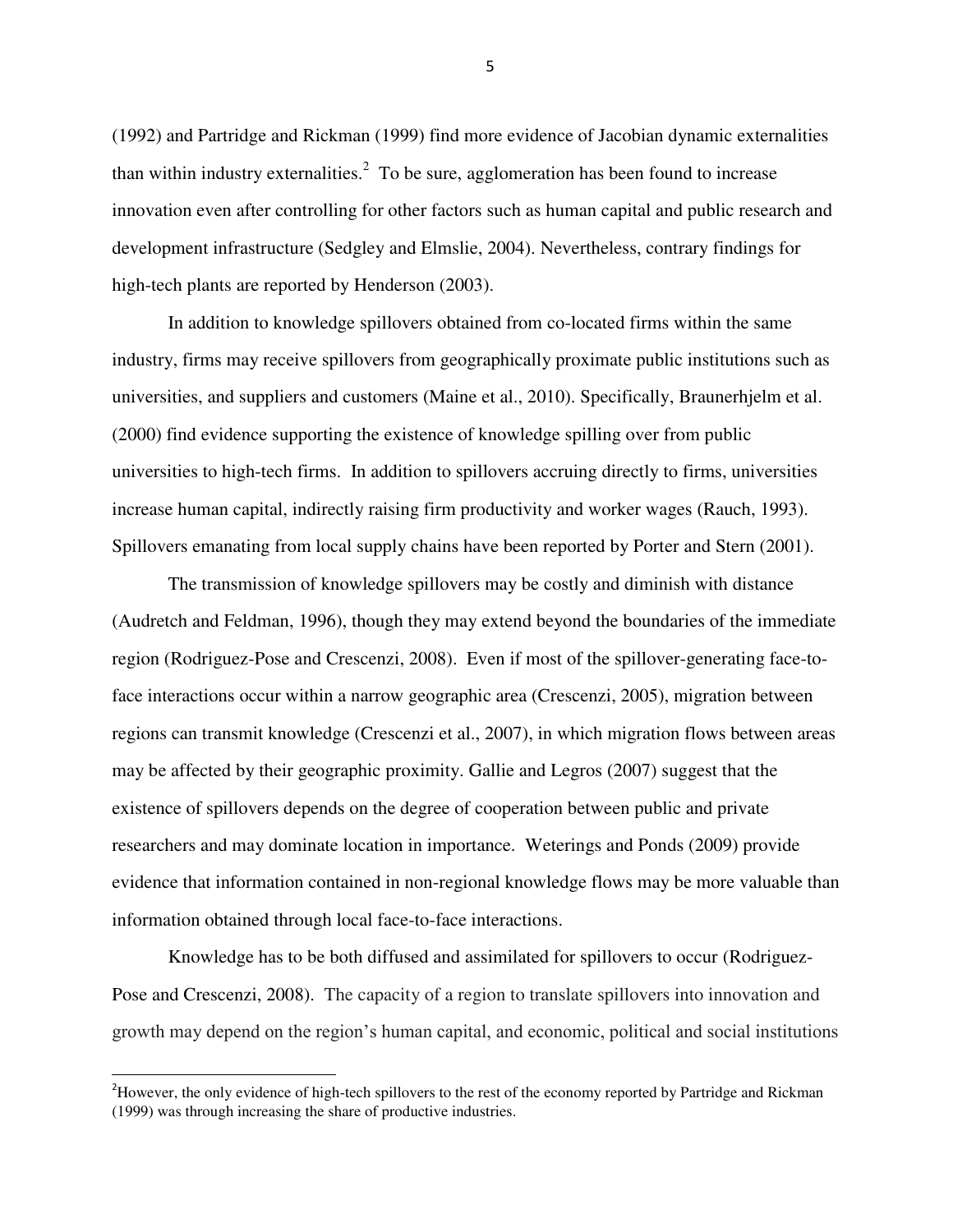(Rodriguez-Pose, 1999). If remoteness is associated with lower human capital and limited institutional capacities, distance negatively affects both the diffusion and assimilation of knowledge spillovers and hence growth. To be sure, Varga (2000) finds evidence that university spillovers lead to greater innovation when they occur in metropolitan areas with sufficient mass.

 The ability of a region to attract high-tech workers also affects regional growth prospects. For example, universities not only may create knowledge spillovers but they also may increase the cultural attractiveness and tolerance of the area, which may particularly attract innovative and high human capital individuals, members of the so-called creative class (Florida, 2002). Other features of an area that may be attractive to these individuals include cultural amenities offered in large urban areas (Glaeser et al., 2001) or natural amenities (McGranahan and Wojan, 2007). Existence of a creative class has been reported to spur overall employment growth in metropolitan and nonmetropolitan areas (McGranahan and Wojan, 2007), new firm formation and high-tech specialization in metropolitan areas (Lee et al., 2004), and various measures of economic performance in the high-tech sector for U.S. metropolitan regions (Bieri, 2010).

The influence of distance can differ across high-tech sectors. Arauzo-Carod and Viladecans-Marsal (2009) found that the higher the technological level of the industry, the more firm establishments preferred to locate in the center of the largest metropolitan areas of Spain. For the U.S., Anselin et al. (2000) found evidence of university spillovers in the two-digit SIC industries of Electronics and Instruments, but not for Drugs and Chemicals or Machinery. Bania et al. (1993) found university research associated with firm births in Electronics but not in Instruments. Maine et al. (2010) find larger benefits of clustering and proximity to universities for biotech firms, which they attribute to their reliance on tacit knowledge that decays significantly with greater distance because it is not easily codified and typically is transmitted by personal interactions. They find supply chain effects available in a diverse metropolitan area as benefiting information and communication technology firms. Ketelhohn (2006) reports evidence of spillovers from buyers for the semiconductor industry, which may be of greater importance than within industry spillovers, but did not find evidence of supply chain spillovers.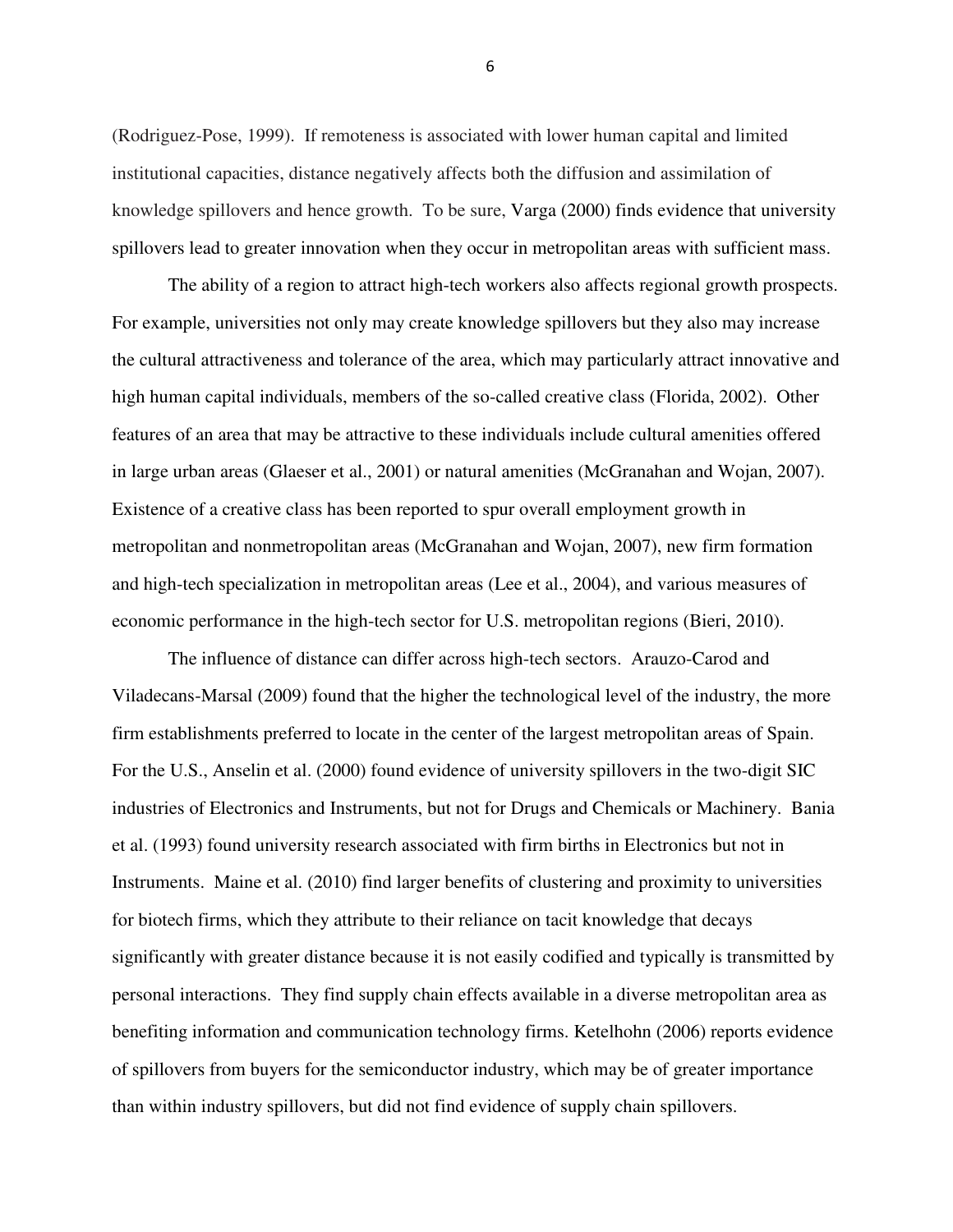Therefore, through the varied channels outlined above, local high-tech employment growth (HTGRW) can be expressed in reduced form as related to the initial level of high-tech employment in the area (CLUSTER), urban agglomeration (AGGLOM), geographic proximity in the urban hierarchy (GEOG), presence of a public university (UNIV), human capital (HUMCAP) and natural amenity levels (AMENITY):

(1) HTGRW = f(CLUSTER, AGGLOM, GEOG, UNIV, HUMCAP, AMENITY).

In reduced form, a single variable can potentially influence high-tech employment growth in several ways. For example, urban agglomeration (AGGLOM) may be associated with Jacobian knowledge spillovers, supply chain effects, urban cultural amenities, and greater ability to translate knowledge spillovers into innovation, all of which may directly or indirectly increase economic growth. Likewise, as discussed in the next section, geographic proximity in the urban hierarchy likely reflects access to the potential array of benefits contained in large urban areas. Hence, we are not able to separately identify all the specific channels through which geography influences high-tech employment growth. We instead aim to establish whether geography mattered for local U.S. high-tech employment growth during the 1990-2006 period.

# **3. Empirical Implementation**

The period under consideration is 1990 to 2006, which is long enough to capture longterm trends in advanced technology industries and to smooth over shocks such as the "dot.com" bubble in the late 1990s and the 2001 recession. To avoid the severe business cycle effects of the Great Recession, the period ends before its onset in 2007. The period captures the globalization of advanced technology industries that started with offshore sourcing of the manufacturing of basic components and later moved to outsourcing of higher-level tasks. The length of the period also tests the success and durability of economic development initiatives. A successful strategy is not one that simply gains jobs during the expansionary phase of a business cycle when all areas are growing, but also across business cycles and across structural shocks. Yet, we also describe results obtained from splitting the sample into the 1990s and post 2000.

We use data for counties of the lower 48 U.S. states and the District of Columbia. It is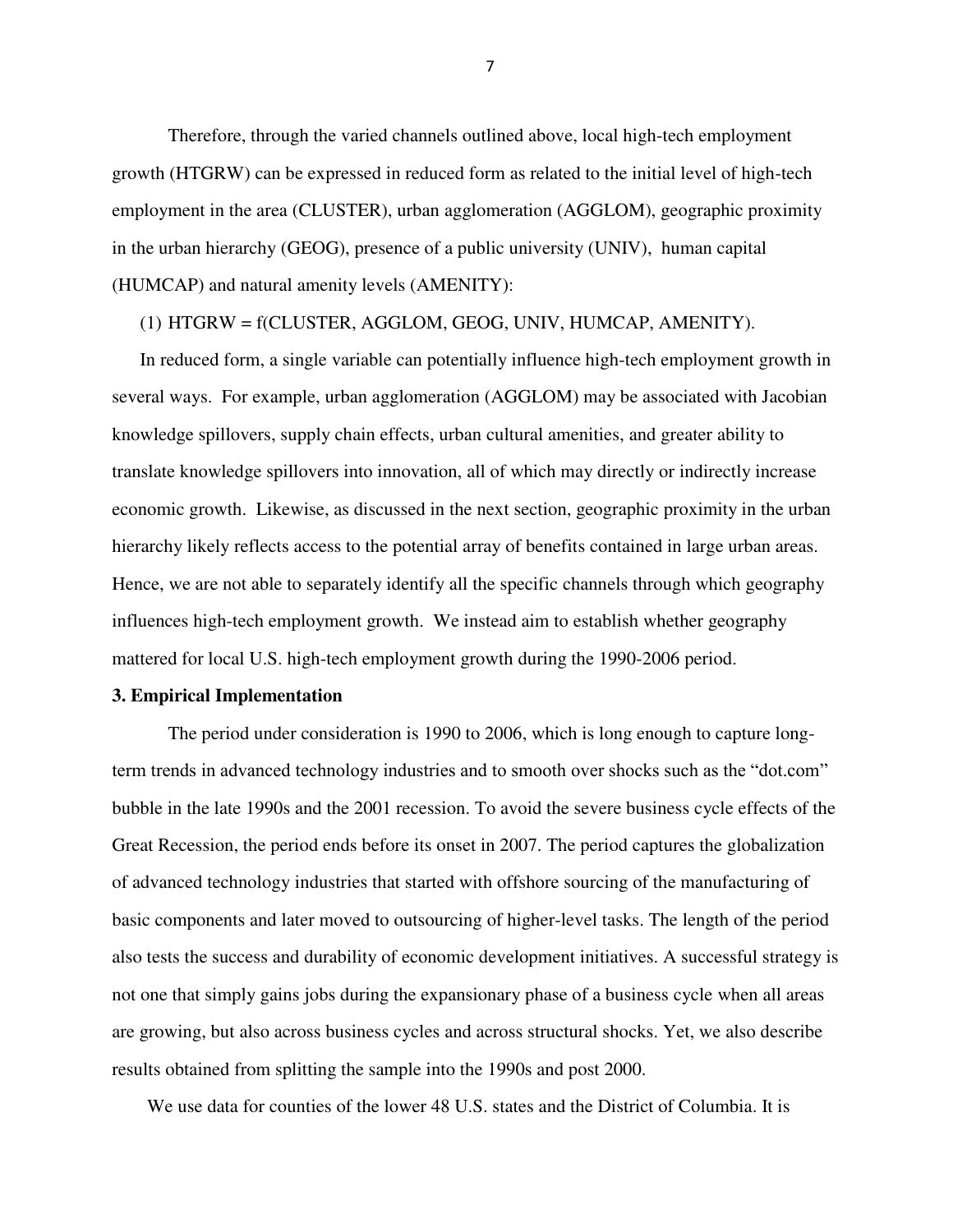important to delineate the samples by degree of urbanity because rural counties may have an increase of 100% employment in high tech employment for example even though actual industry employment may only be 10 workers, implying that including counties with small bases could lead to noisy results. Hence, we divide the sample into metropolitan and nonmetropolitan county subsamples using the June 2003 metropolitan area definitions.<sup>3</sup> We further confirmed that a small base was not influencing our findings when we estimated equations weighting by county population, in which the weighted results were qualitatively similar. In further sensitivity analysis, we also split the nonmetropolitan sample into micropolitan versus non-micropolitan (non-core rural) counties and metropolitan counties into sub-samples using a 250,000 overall metropolitan (1990) population level as the dividing point. But the results again did not qualitatively differ from the base results. Thus, we compress the reporting of our results to a simple metropolitan/nonmetropolitan division for brevity and ease of interpretation.

 Our dependent variables are various measures of employment growth over the 1990 to 2006 period. We first focus on overall high-technology employment growth, determining whether high-technology employment growth behaves differently than overall total employment growth and growth in manufacturing and private services. We then decompose high-technology five into sub-sectors: (1) manufacturing high-technology; (2) services high-technology, (3) information technology; (4) biotechnology; and (5) natural resource high-technology subsectors.<sup>4</sup> Our definition of high-technology industries is that developed by the U.S. Bureau of Labor Statistics (Hecker, 2005). Appendix Table 1 lists the high-technology industries and their classification.

 The data for high-technology employment are from the consulting firm EMSI (EMSI.com), which have been used in a variety of published studies such as Nolan et al. (2011) and Fallah et al. (forthcoming). The importance is that the definition of high-technology industries is at the four-digit NAICs level, which is not reported by government agencies due to confidentiality

l

<sup>&</sup>lt;sup>3</sup>A metropolitan area is defined for counties that surround a city of at least 50,000 typically based on commuting linkages.

<sup>4</sup>Biotechnology and natural-resource intensive are subsets of the first three major categories. The information sector is partly a subset of service and manufacturing high-tech major categories (See Appendix Table 1).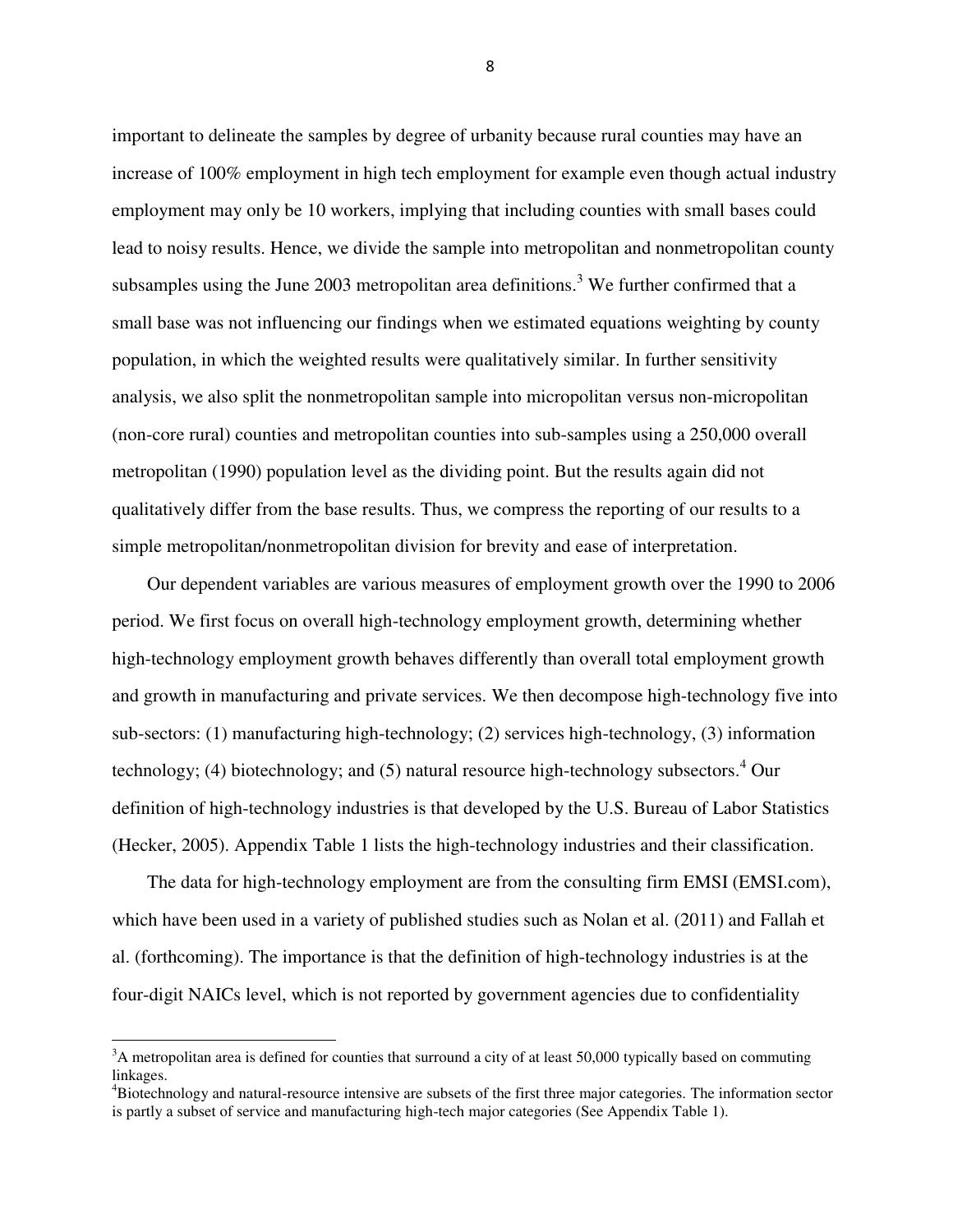reasons. EMSI employs an algorithm to estimate these data gaps using a variety of sources including the *Quarterly Census of Employment and Wages* from the U.S. Bureau of Labor Statistics, *County Business Patterns* from the U.S. Census Bureau, and Bureau of Economic Analysis regional data. EMSI has confirmed with state employment agencies that their estimates are remarkably close, even at the six-digit level. Thus, we believe we have among the most comprehensive studies of U.S. high-technology employment growth using the fine levels of industry data that define high-technology employment.

 A key feature of the empirical model is the exogenous and/or predetermined nature of the explanatory variables, though we conduct sensitivity analysis to assess this claim. The base specification for employment growth in a given industry (EMPI) in a given county *i*, located in state *s* is then represented as:

(2) %
$$
\Delta EMPI_{is(t-0)} = \alpha + \beta EMPI_{is0} + \rho WEMPI_{is0} + \phi AGGLOM_{is0} + \delta EDUC_{is0} + \gamma AMENTY_{is0} + \lambda X_{is0} + \sigma_s + \varepsilon_{is(t-0)},
$$

where the dependent variable is the percent change in employment between periods 0 (1990) and *t* (2006) for each of the industry classifications described above. **EMPI** is the initial-period (1990) employment level to account for localization and clustering effects of the particular industry due to information spillovers, labor market pooling, better access to inputs, or congestion effects due to competition.<sup>5</sup> WEMPI contains the average employment in industry  $i$  for the nearest 5 counties to capture possible clustering across county borders.<sup>6</sup> **AGGLOM** is a vector that includes variables measuring incremental distances to different tiers in the urban hierarchy and population variables to reflect urbanization effects. **AMENITY** represents natural amenities and **X** represents other standard control variables described below. The regression coefficients are *α,* **φ**, **γ**, **λ**, and **δ**; *σs* are state fixed effects that account for common growth factors within a state; and *ε* is the residual, which may be spatially clustered. Appendix Table 2 presents the detailed variable definitions and sources.

l

<sup>&</sup>lt;sup>5</sup>In the overall total employment model, the interpretation for the lagged total employment variable is urbanization effects.

 $<sup>6</sup>$  Note that measuring the average employment in the nearest 10 counties instead did not affect the results.</sup>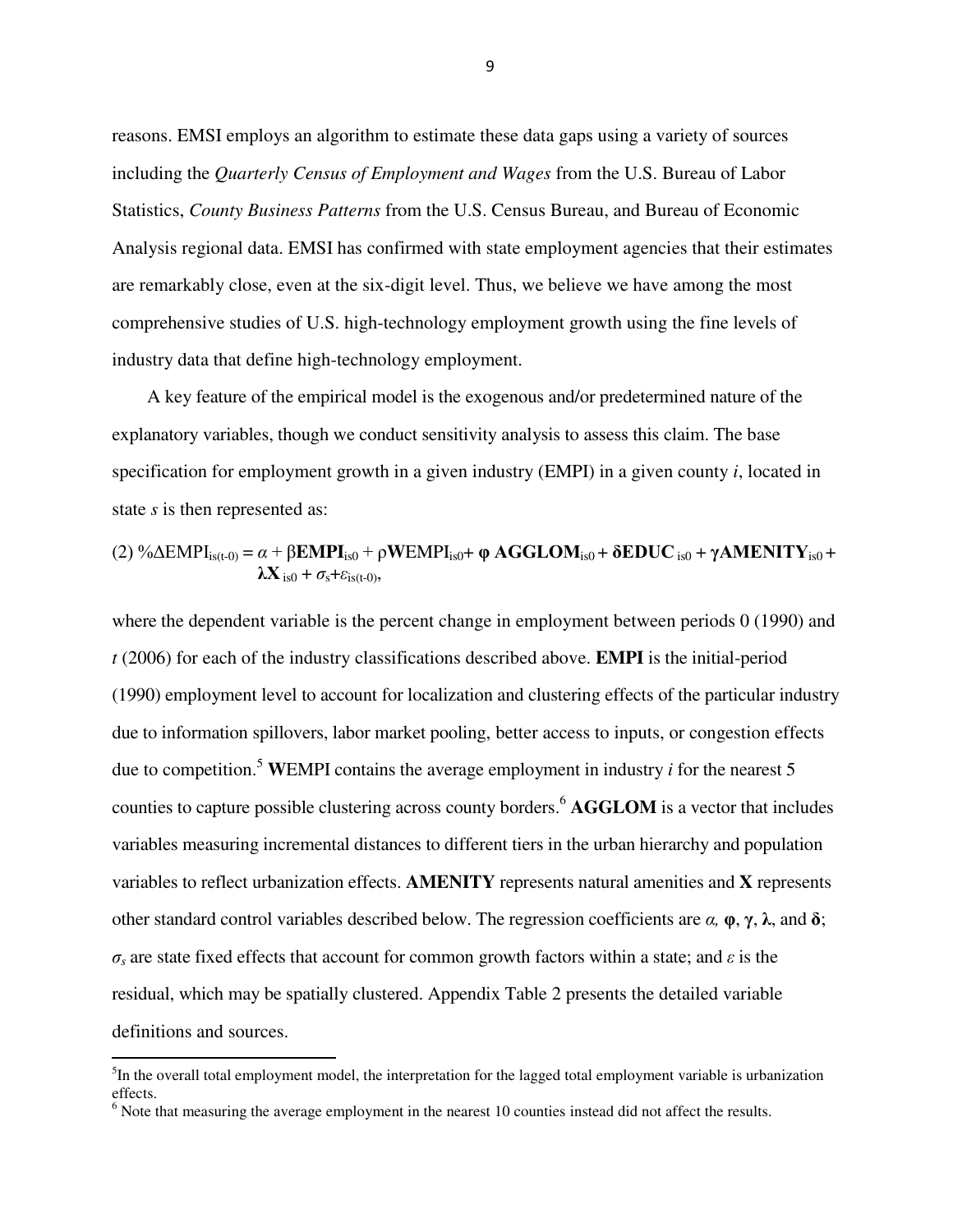The **AGGLOM** vector includes several variables to distinguish whether it is access or proximity to agglomeration economies that are driving the results. First, for nonmetropolitan counties, we include the county's own population and the population of the nearest metropolitan area. For metropolitan counties, we include the overall metropolitan area population. Then to more accurately account for spillovers over distance, the **AGGLOM** also includes several spatial distance measures to reflect proximity to metropolitan areas differentiated by their status in the hierarchy. Partridge et al. (2008a, 2008b, 2009) found these distance measures to be highly associated with job and population growth as well as wages and housing values dating back to the mid-20<sup>th</sup> Century. For a county that is part of a metropolitan area, the first distance is from the population-weighted center of the county to the population-weighted center of the metropolitan area. Inside a metropolitan area, the influence of longer distances would largely reflect any offsetting effects of agglomeration or congestion effects. For a nonmetropolitan county, the variable is the distance from the county center to the center of the nearest metropolitan area.<sup>7</sup>

Beyond the nearest metropolitan area, we also include the incremental distances to highertiered metropolitan areas to reflect added benefits (e.g., spillovers) from proximity to larger cities. First, are incremental (or additional) distances to reach metropolitan areas of at least 250,000, and then at least 500,000, and finally over 1.5 million population.<sup>8</sup> The largest category generally reflects national and top-tier regional cities. There may be measurement error bias when using straight-line distance rather than travel time, but this classic measurement error would bias the distance regression coefficients toward zero, suggesting a larger distance effect than we report.<sup>9</sup>

 $\overline{a}$ 

 $7$ If it is a one-county metropolitan area, this distance term is zero. Population-weighted county centroids are from the U.S. Census Bureau. The metropolitan area population category is based on initial 1990 population.

 ${}^{8}$ If the county is already nearest to a metropolitan area that is either larger than or equal to its own size category, then the incremental value is zero. For example, if the county's nearest metro area of any size is already over 250,000 people and 60kms away, then the nearest metropolitan area is 60kms away and the two incremental distance values for nearest metro area of any size and the nearest metro area> 250,000 are both equal to zero. As another example, suppose nonmetropolitan county A is 100kms from its nearest metro area of any size (say 100,000 population), 140kms from a metro area >250,000 people (say 350,000 population), 320kms from a metro area >500,000 (which happens to be 2.5 million). Then the incremental distances are 100kms to the nearest metropolitan area, 40 incremental kms to a metro area >250,000 (140-100), 180 incremental kms to a metro area >500,000 (320-140), and 0 incremental kms to a metro area >1.5million.

 $\degree$ Nevertheless, we expect that with the developed U.S. road system, this measurement error is small. For example, Combes and Lafourcade (2005) find that the correlation between distances and French transport costs is 0.97.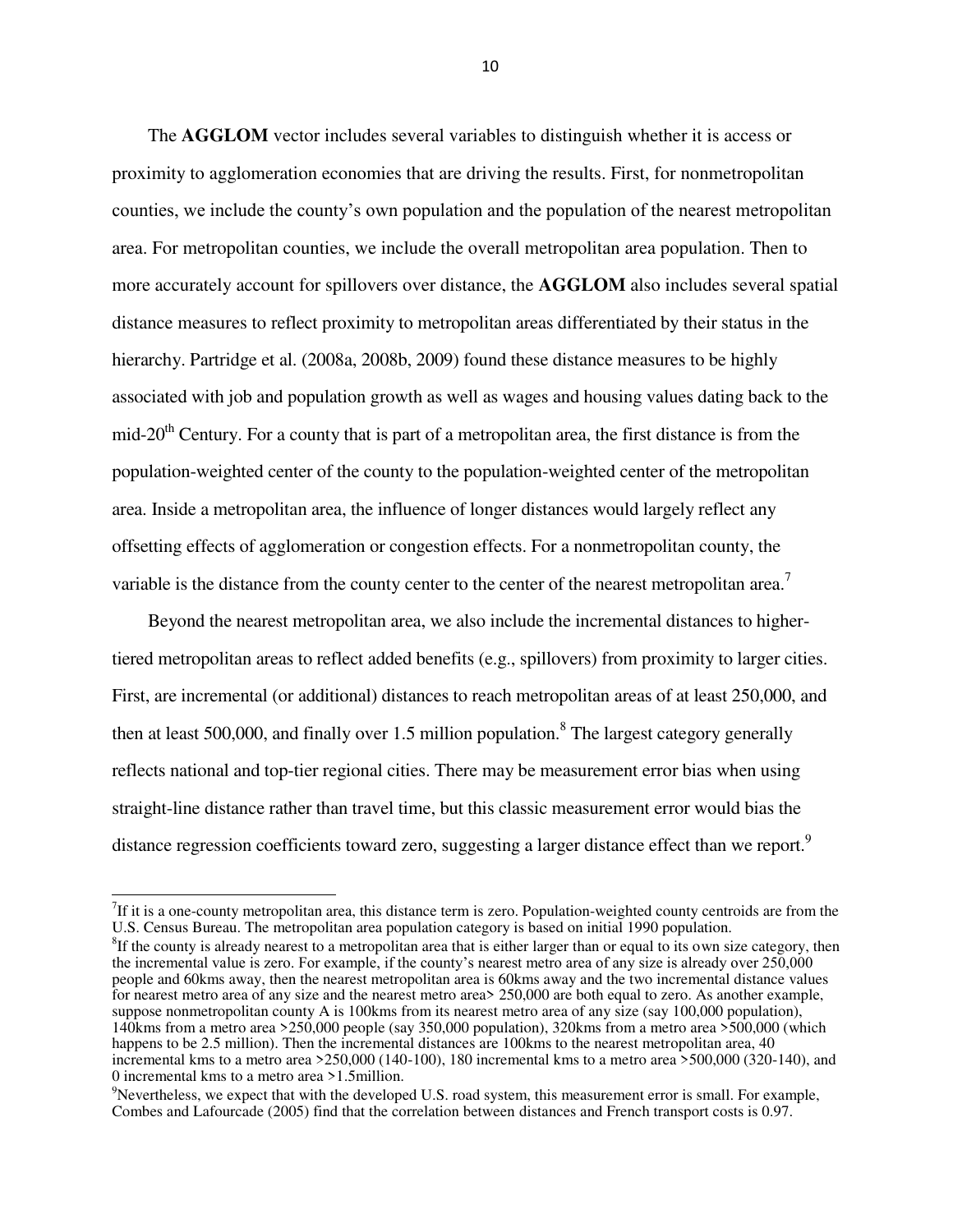The **EDUC** vector controls for human capital and includes variables for the initial 1990 percent of the population 25 years or older that has (1) at least a high school degree but no further education, (2) some college/university but no degree, (3) Associates Degree but no further degree, and (4) at least a Bachelors degree. We expect that a greater share with a Bachelors degree to be positively linked to high-technology growth. But for assembly-line positions in manufacturing, there may be a need for workers with medium skill or education levels. Likewise, to account for knowledge spillovers from research-intensive universities, we include a dummy variable for location within 100 miles of a Carnegie Classification research-intensive university including major Land Grant universities. We also tried a dummy for being located within 50 miles, but the results were virtually identical.

We also include the average share of the population with at least a Bachelors degree in the nearest 5 counties.<sup>10</sup> Greater human capital in nearby regions may have spillovers or allow the focal county to be more innovative or technologically progressive through a greater ease in adopting innovation spillovers (Rodriguez-Pose and Crescenzi, 2008). Neighboring county educational attainment also may have labor market impacts because it may increase the available labor supply for local firms in the focal county through commuting. Alternatively, it may reduce local employment growth because high-technology firms would rather locate in the neighboring county due to better access to an educated workforce.

Natural **AMENITIES** are measured using a 1 to 7 scale developed by the U.S. Department of Agriculture (see Appendix Table 2). This variable assesses the hypothesis that high-technology workers may be more footloose than other workers and that these firms may be better able to locate in areas preferred by its workforce. The **X** vector controls for other factors that potentially influence growth including population-age composition shares and race and ethnic population shares described in Appendix Table 1. We also account for the average of median household incomes in nearby counties to account for access to nearby markets. State fixed effects account

l

 $10$ Note that measuring this for the nearest 10 counties did not affect the results.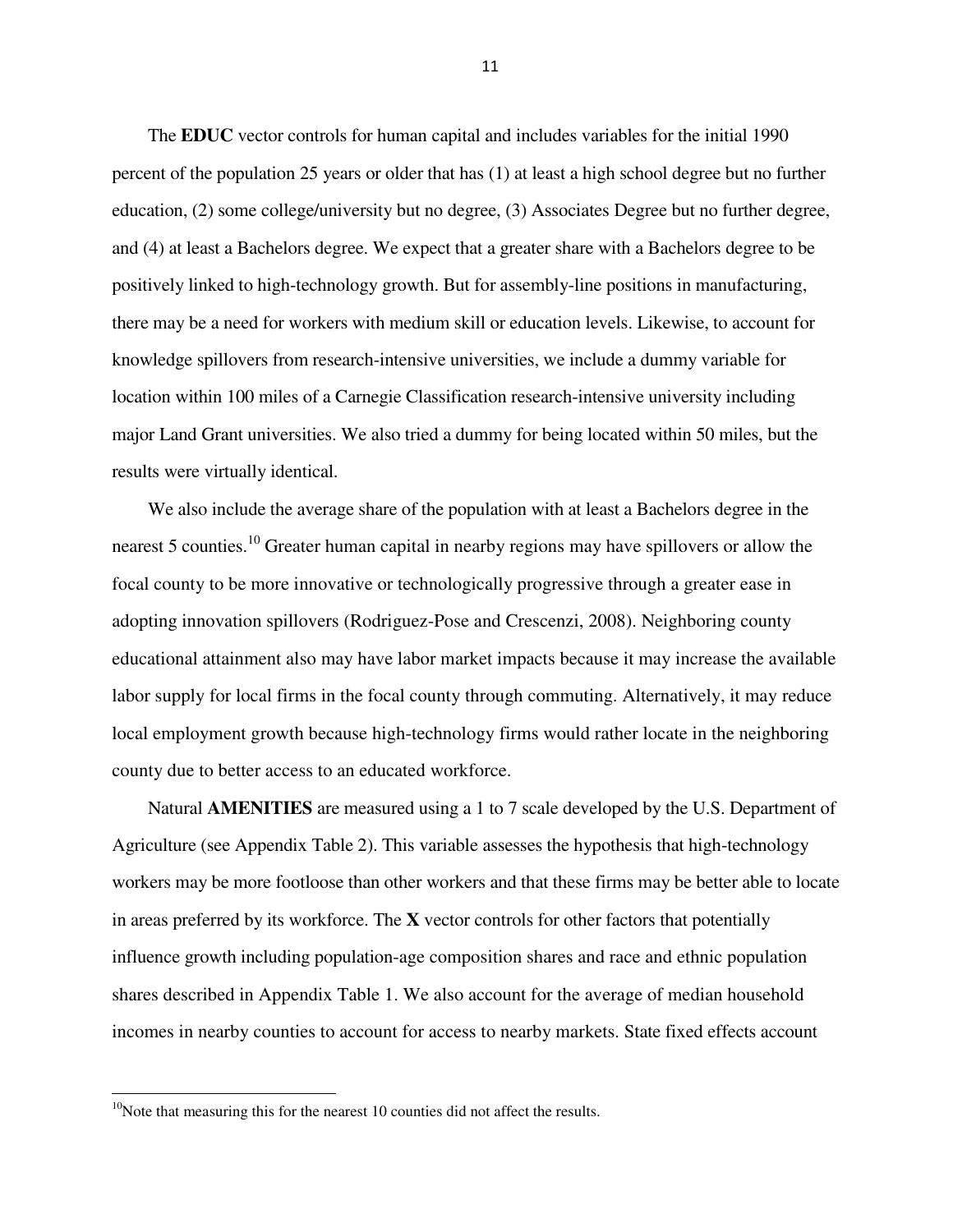for state-specific factors including tax and expenditure policies, regulatory differences, geographic location with respect to coasts, and settlement period.

## **4. Empirical Results**

l

Table 1 reports descriptive statistics for the dependent and independent variables. Tables 2 and 3 respectively report the metropolitan and nonmetropolitan regression results for overall high-tech employment growth and for corresponding non-high-tech categories: overall total employment growth, manufacturing employment growth, and private services employment growth.<sup>11</sup> For each industry category, the first column of results reflects a parsimonious model that does not include the demographic variables, including educational attainment, total population, age, and racial/ethnic population shares. These more parsimonious models help assess whether multicollinearity is greatly affecting the results and whether there is demographic self-sorting (such as whether college-educated workers self-sort into places they expect to have better long-term employment prospects).<sup>12</sup>

## **4.1 High-Technology vs Aggregate Industry Categories**

A comparison of the parsimonious model results to the base model results in both Tables 2 and 3 reveals that the results are relatively stable. One exception is that the magnitude of the regression coefficient for the log of initial employment generally becomes much more negative in the parsimonious model. For example, the magnitude of the coefficient approximately doubled in the overall high-technology employment and overall total employment cases. Thus, there is some evidence of a correlation between the initial demographic composition and the initial industry employment. Nonetheless, given that the results generally did not significantly change, we focus on the more fully-specified base models (though we note that our within industry clustering results would be even more negative with parsimonious specifications).

Regarding the base high-technology results in column (2), the initial 1990 employment

 $<sup>11</sup>A$  handful of counties are omitted for very small counties due to the Bureau of Economic Analysis not disclosing</sup> manufacturing employment data for confidentiality reasons.

<sup>&</sup>lt;sup>12</sup>By controlling for the initial 1990 high-technology employment share, presumably any historic self-sorting related to the initial employment share is then accounted for.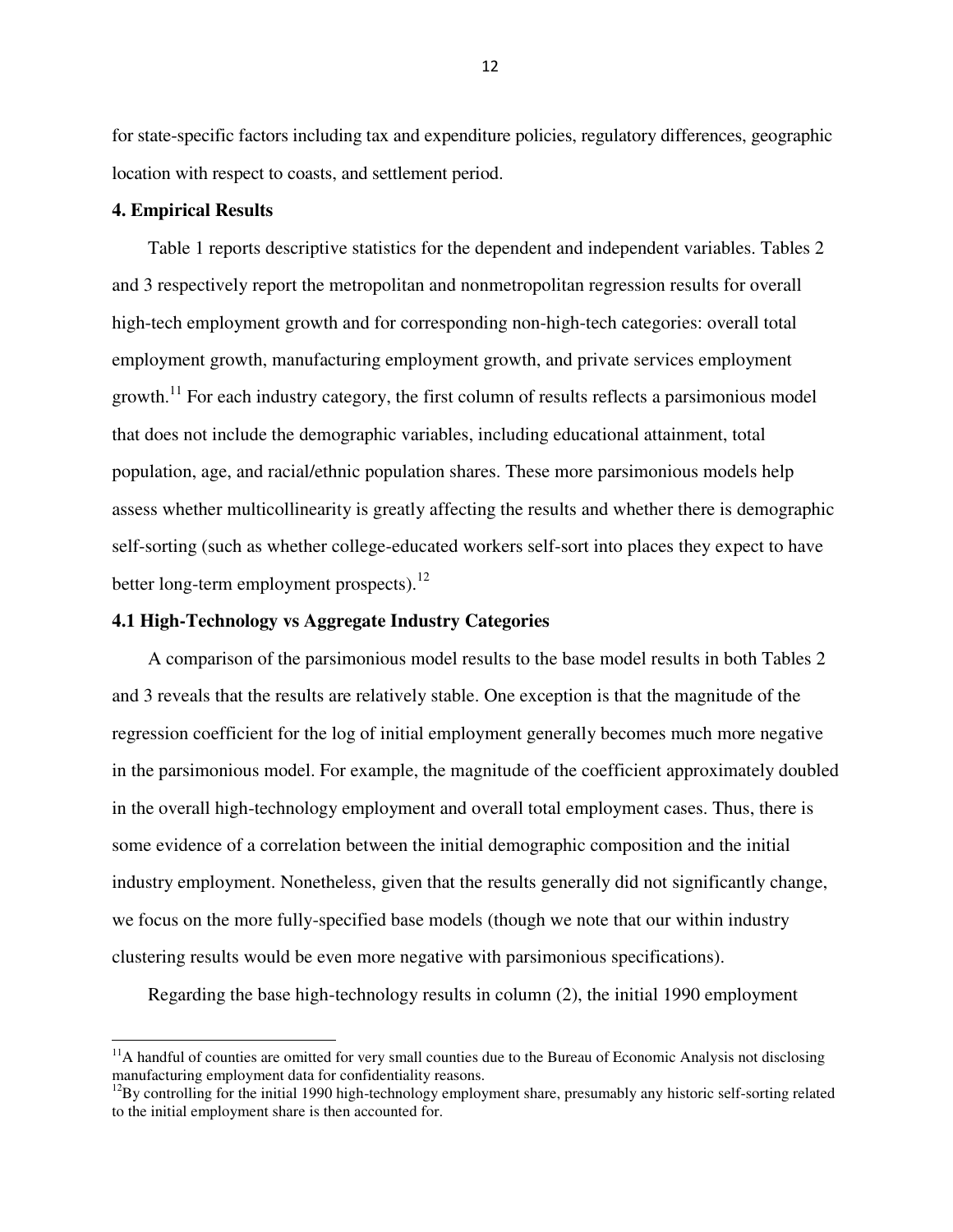share is negative and statistically significantly related to subsequent high-technology employment growth in both the metropolitan and nonmetropolitan samples, in which the size of the absolute value response is larger for high-technology employment than for overall total employment. The negative influence supports arguments that industry employment growth "reverts to the mean" and that greater competition within one local area for factors and customers reduces subsequent growth (e.g., Desmet and Fafchamps, 2005; Partridge et al., 2008a), and is inconsistent with the argument that clusters are an important source for job growth. The spatial lag of 1990 initial high-technology employment is statistically insignificant in both the base metropolitan and nonmetropolitan models. Taken together, the findings do not support claims that "regional innovation systems" are a dominant feature in high-technology industry growth, at least when limited to their own industry.

Consistent with urbanization or diversity economies (Glaeser et al., 1992), the results suggest that 1990-2006 high-technology employment growth is positively related to own-county population in the nonmetropolitan sample and overall metropolitan area population in the metropolitan sample. This suggests that access to nearby inputs, customers, or Jacobs spillovers, is more important than the size of the industry itself, though urban size also may be important because of cultural amenities or better translation of spillovers into innovation. Comparing the high-technology and overall employment growth coefficients on population of the county and population of the metropolitan area (compare col 2 vs. col 4) shows that the coefficient is considerably larger in the high-technology model, especially in the nonmetropolitan sample. While industry diversity and urbanization are critical to overall growth, they appear to matter more in the high-technology sector.

The distance from larger cities in the urban hierarchy is negatively associated with hightechnology employment growth as well as growth in overall employment, manufacturing, and services. Remoteness appears to be an even stronger deterrent to growth in nonmetropolitan settings, in which the negative distance relationship is particularly strong for the high-technology sector compared to other sectors. Conversely, proximity to even larger urban areas for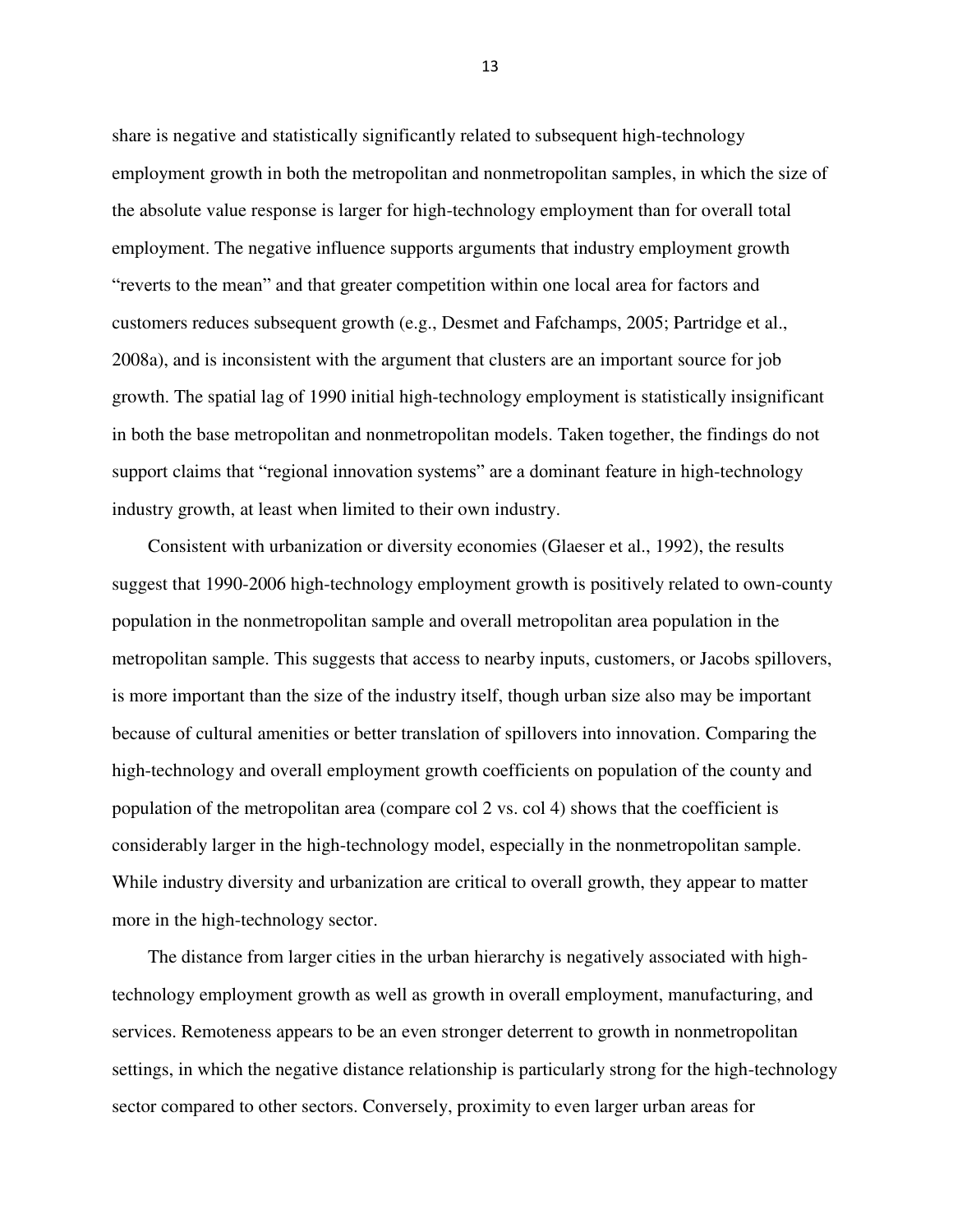metropolitan high-technology growth approximates that for overall metropolitan total employment growth, but is less than that for overall growth in manufacturing and services.

The human capital variables have their expected effects in which a larger share of the initial 1990 adult population with a Bachelors degree or higher is associated with greater hightechnology growth and overall total employment growth. In both the nonmetropolitan and metropolitan samples, the point estimate on high-technology growth is about three-times greater than for overall employment growth. In addition, there is a similar pattern for the population share with some college (but no college degree). Even after controlling for the possibility that more educated people locate in particular states, near urban areas, and in high amenity locations, there remains a strong role for the college graduate labor supply to influence growth within a given state. While the precise channels of causation are hard to untangle, the results suggest that availability of a good workforce or the availability of high human capital entrepreneurs is related to faster job growth.

While local availability of university-educated workers appears to be positively linked to high-technology employment growth, the 1990 share of the population with at least a Bachelors' degree in the nearest 5 counties has a statistically insignificant relationship with metropolitan high-technology employment growth and a negative relationship in nonmetropolitan counties. This result again suggests rather limited spatial spillovers in terms of knowledge and human capital. Indeed, the nonmetropolitan result suggests that more educated counties actually pull high-technology firms away from the focus county. Likewise, the dummy for proximity to research universities (including major Land Grant universities) is statistically insignificant, consistent with Faggian and McCann's (2009) findings that universities most important role in augmenting regional innovation is as a source of supply for human capital, not for localized knowledge spillovers. Overall, the results suggest that high technology employment growth is more influenced by access to urban markets and localized access to human capital and less by knowledge spillovers.

For the base metropolitan and nonmetropolitan total and service employment models,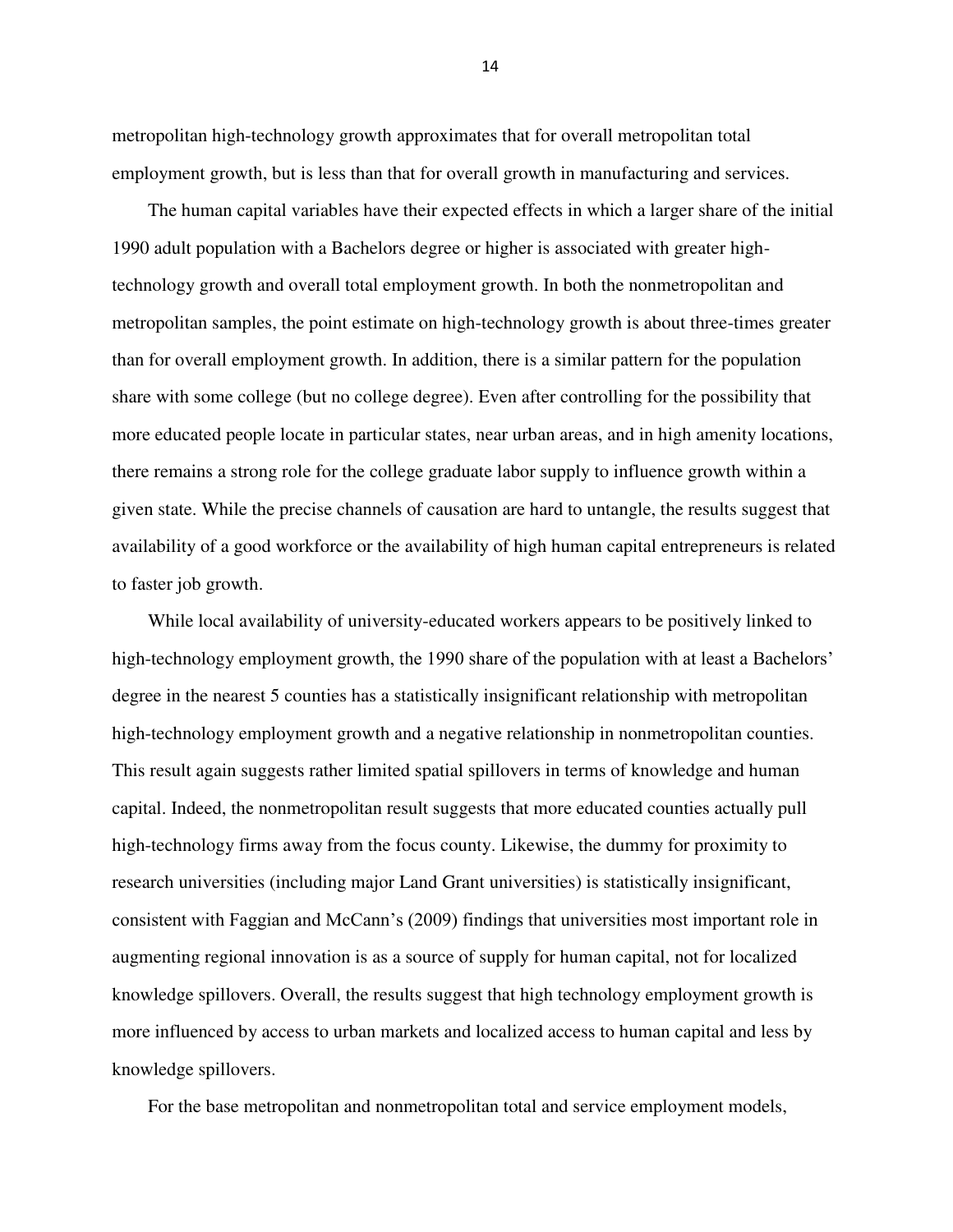amenities are positively related to employment growth. However, for the high-technology employment growth model, the amenity index is statistically insignificant. Past research may have suggested the opposite result, because if (some) high-technology firms are more footloose, and try to locate near relatively educated and high-income workers who demand natural amenities, then amenities would be expected to have a particularly large influence (McGranahan, and Wojan, 2007).We examine this though for specific high-technology industry groupings below as high-technology workers in specific occupation such as software development may be more footloose than those who need to be near R&D facilities.

#### **4.2 High-Technology Subsectors**

l

Tables 4 and 5 respectively consider metropolitan and nonmetropolitan subsectors within the high-technology sector. We separately consider high-technology growth in manufacturing, services, information, biotechnology, and natural resources. The latter two sectors are more prone to have values of zero in both 1990 and 2006. We include an indicator variable for cases where there was zero employment in *both* 1990 and 2006 and then another indicator variable when just 1990 employment equals zero to reduce any undue influence.<sup>13</sup>

Across the high-technology sectors in both Tables 4 and 5, the biotechnology model is less precisely estimated and has a much smaller  $R^2$  statistic, suggesting a lesser role for geographic distance for its employment growth. In both the metropolitan and nonmetropolitan models, there is a strong inverse association between the 1990 log of initial employment in each of the hightech sub-sectors and the subsequent 1990-2006 employment growth. As already mentioned, this result is not an artifact of population size or initial base size as we obtain qualitatively similar results when weighting by county population or using finer sample categories.<sup>14</sup> Thus, even

<sup>&</sup>lt;sup>13</sup>The employment growth variable is constructed as  $100 \times (Employment_{2006} - Employment_{1990})/$  employment 1990. For the biotechnology and natural resource technology subsectors, if there was zero employment in both years, we set percent change in employment growth equal to zero. If emp90 >0 and emp06 =0, then employment growth is -1. Also, if emp90=0 and emp06>0 then employment growth =1. While this process adjusts for cases of zeros in the beginning and ending year, it does produce a different scaling than the other industries in Tables 4 and 5.

 $14$ To further investigate nonlinearities for within-industry clustering, we added a square of the initial 1990 lagged own-employment share to the models. There were some cases when the square term was *positive* and statistically significant, but in all cases, the marginal effect was negative when evaluated at the mean 1990 own employment share.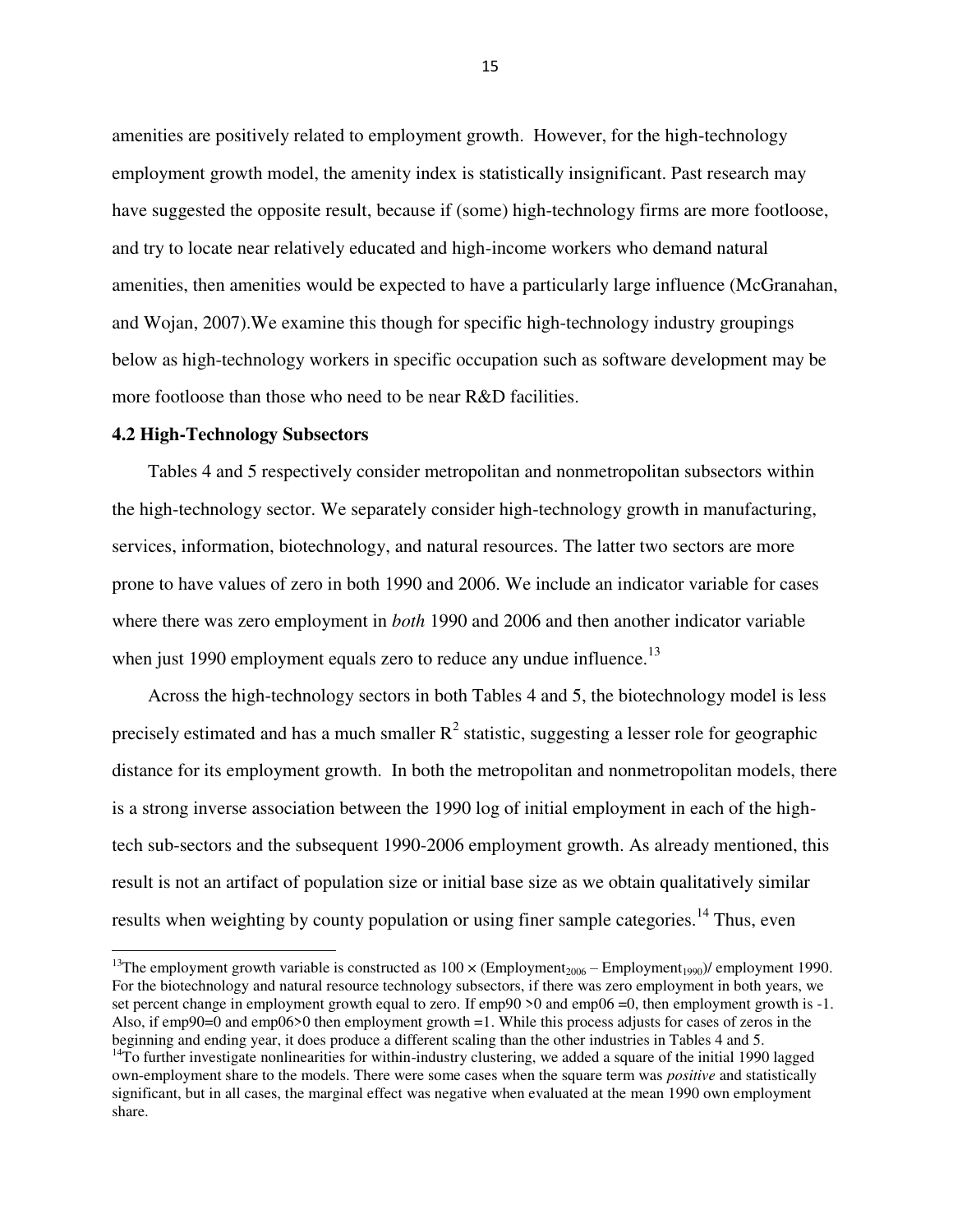when using more disaggregated industry categories that are more homogenous, the results do not support the classic notion of localization economies or the more recent version of clusters (Porter, 1998). Instead, the findings support Feser et al.'s (2008) results regarding the absence of any connection between industry clusters and employment growth in the Appalachian region.

The average subsector employment in the nearest five counties remains statistically insignificant with the exception of the natural resource based high-technology industries, in which there is a statistically significant positive relationship. This again suggests that the range of spatial spillovers is geographically limited even when using finer industry breakdowns. The natural resources subsector exception likely relates to natural resource availability rather than knowledge spillovers.

Metropolitan area population and access to larger metropolitan areas have the strongest positive association for the metropolitan manufacturing, services, and information hightechnology industries, especially the latter two. The metropolitan high-technology manufacturing result is somewhat surprising because of cost considerations near more urban settings, but this pattern suggests that access to inputs and customers may be the dominant features for high-tech manufacturing. There are similar distance and own-county population patterns in the nonmetropolitan results in Table 5. However, urban-access effects play a much smaller role for metropolitan biotechnology and natural resource high-technology industries. The latter is not surprising, but the result for biotechnology is somewhat surprising, but is consistent with a more ‗random' or nonsystematic distribution for biotechnology growth and with the view that biotechnology firms are connected to the broader region and global networks (Waxell and Malmberg, 2007).

The continued pattern is that having a higher share of university educated workers is positively linked to metropolitan high-technology employment. The educational attainment result is localized for every sector except biotechnology, in which it is the college degree share in the surrounding five counties that has the primary effect. The association between high-technology employment and the four-year university degree share is somewhat weaker in nonmetropolitan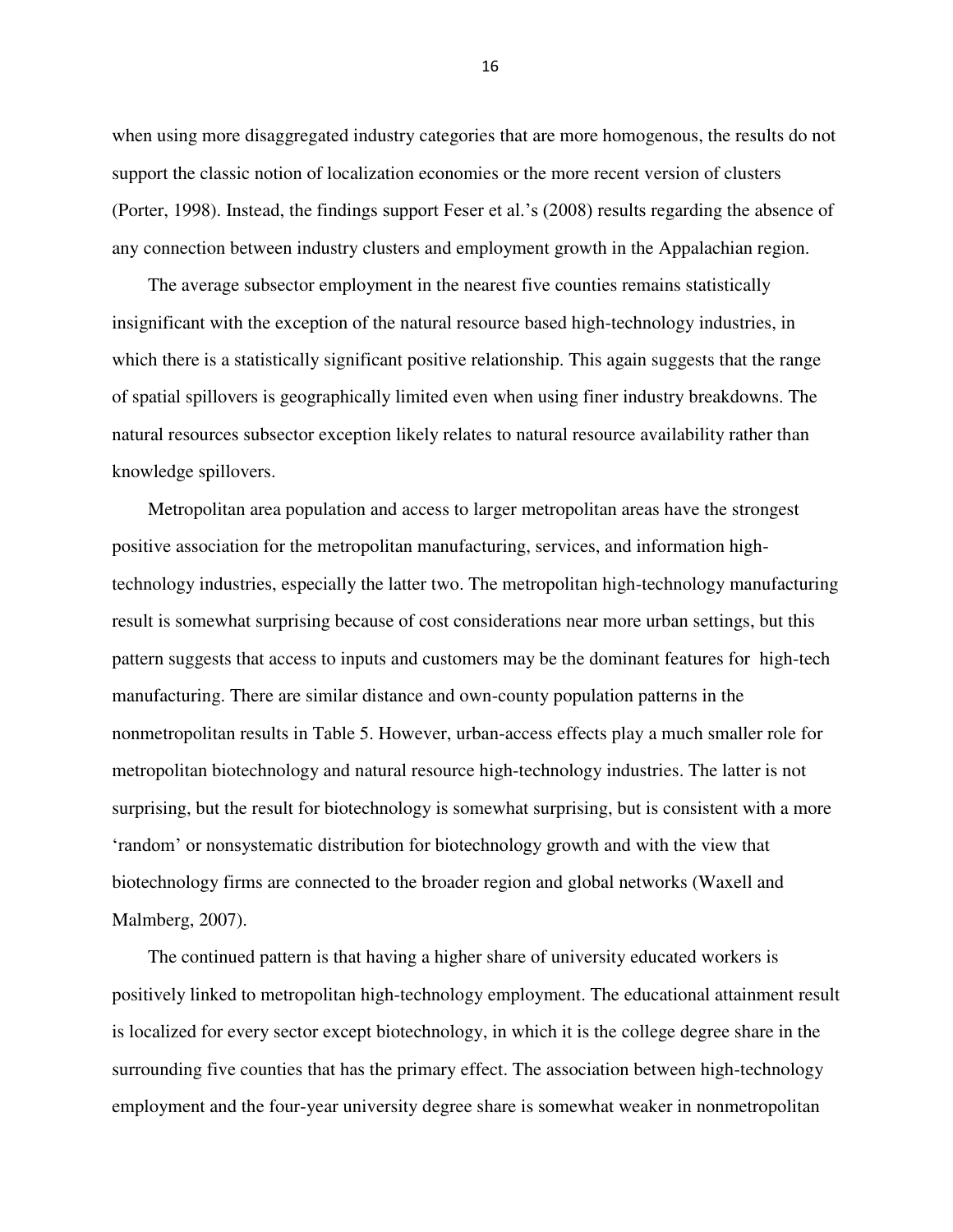areas, with the direct share being statistically insignificant for the high-technology service and the high-technology natural resource subsectors. There are not any nonmetropolitan cases where there is a positive relationship for surrounding county average college graduate share—again suggesting no positive regional knowledge spillover or labor market linkages. In fact, the average college graduate share in neighboring counties is negative and statistically significant in the manufacturing and natural resource based high-technology industries.

Continuing a pattern observed in Tables 2 and 3, there is not any statistical link to being within 100 miles of a research intensive or major Land Grant university, further suggesting that universities play their biggest role as providers of human capital, not through localized knowledge spillovers. That does *not* mean that U.S. research universities are unimportant to the development of high-technology industries through their research role, but the knowledge likely leaks across the country and throughout the world. Clearly, with both the human capital (i.e., graduates) and the knowledge that universities generate, relying on a model of state funding means that universities will be underfunded if their knowledge spillovers are national or international; i.e., one state cannot internalize the beneficial growth effects. Finally, we observe no positive association between high-technology employment and natural amenities, further suggesting that reports of high-technology firms as footloose and locating in nice places due to the preferences of their employees and owners are likely over exaggerated, supporting the findings of Dorfman et al. (2011) for the most research-intensive firms.

#### **4.3 Quantile Regression Results**

 The high-technology growth process could be nonlinear in that the factors associated with growth could vary between fast- and slow-high-tech-growing counties. For example, what could differentiate fast-growing from slow-growing locations is a greater reliance on human capital and it is possible fast-growing locations also are much more favorably affected by within-industry clustering, which is obscured in the standard regression analysis because it reflects an average effect. In addition, policymakers may be especially interested in differences for the fastest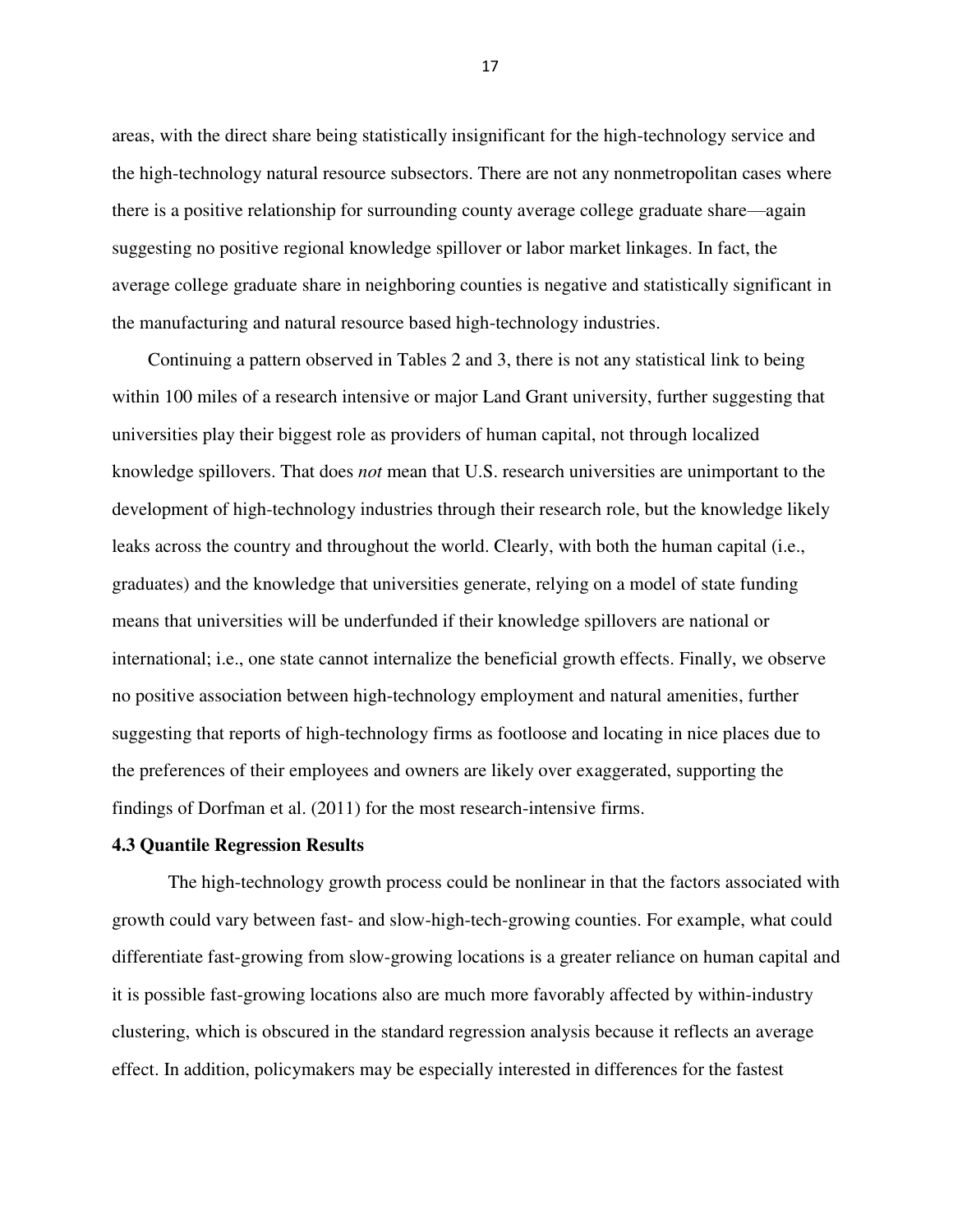growing cases to emulate them. Thus, we use quantile regression analysis to examine whether there are significant differences across the distribution of high-tech industry county-level growth. Table 6 reports the cases where there are significant differences in the quantile regression coefficients between the fastest growing counties (the  $90<sup>th</sup>$  percentile) in terms of the respective high-tech industry relative to the slowest growth counties (the  $10<sup>th</sup>$  percentile). The results are presented for the geographic variables of interest that had significant differences in more than one high-tech industry.

A striking result is that comparing the  $90<sup>th</sup>$  percentile to the  $10<sup>th</sup>$  percentile, there is consistently a greater negative coefficient across sectors for the initial 1990 employment. That is, a lower share of high-tech employment is associated with even faster subsequent growth (regardless of the high-tech sector) at the  $90<sup>th</sup>$  percentile. This provides yet stronger evidence against the within-industry cluster growth argument because our findings are the strongest for the *fastest* growing cases.

It also is notable that human capital in metropolitan areas and nonmetropolitan counties is of the greatest importance where many of the high-tech sectors are fast-growing (as indicated by the education coefficients being larger at the  $90<sup>th</sup>$  growth percentile compared to the  $10<sup>th</sup>$ percentile). Where there is faster high-tech growth in nonmetropolitan counties, there is a greater penalty for high-tech firms in terms of distance from the nearest metropolitan area. This is particularly evident for firms in the services and information high-tech industries. Only for biotech firms in metropolitan areas where the industry is growing fastest is it more important to be close to a research university, though the result is negative for the high-tech industry generally. In sum, the quantile regressions results suggest that many of the key trends identified in our general regression results often are stronger for the fastest growing locations.

#### **4.4 Comparing the 1990s to Post 2000**

We re-estimated the models after dividing the sample into the periods of 1990 to 2000 and 2000 to 2006 to assess the robustness across the two decades. The latter period reflects much slower growth with steady outsourcing and increased global competition. [The results are not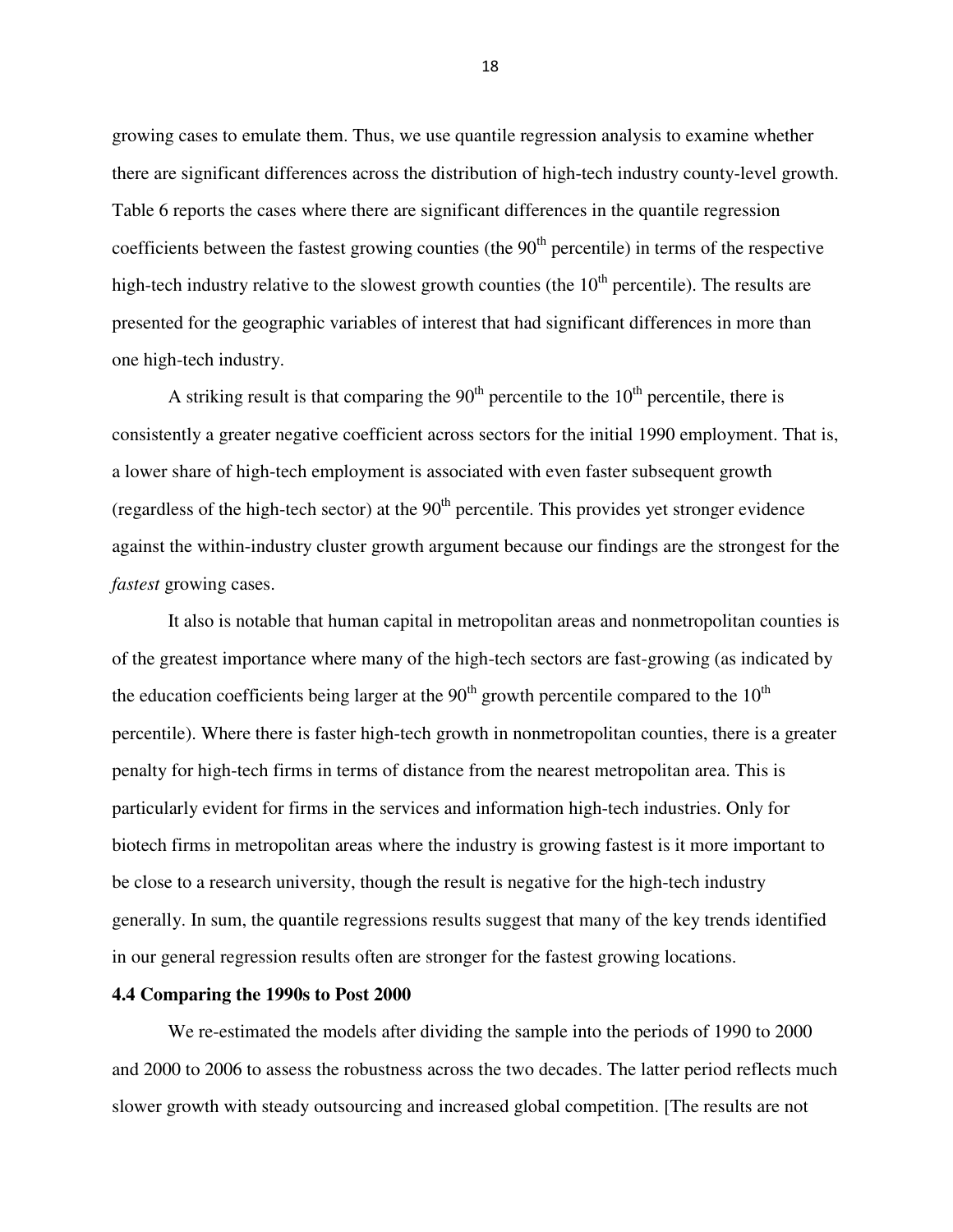reported due to brevity.] What is striking is that for the entire high-tech industry and for the individual high-tech industry groupings, the results display very similar patterns across both decades. Foremost, the own-industry employment share coefficient remains negative and statistically significant in every case across both decades. If there was a subsector likely to exhibit changes across the two decades, we expected it to be the information technology sector as it shifted from a significant mainframe environment in 1990 to an entirely different environment based on the internet. Yet, even here, the results were surprisingly stable across the decades.

There are some minor differences across the decades worth noting. First, distance and population of the own metropolitan area became slightly less important after 2000 in the metropolitan samples. Proximity to metropolitan areas also was of smaller importance in the nonmetropolitan results after 2000. Thus, there is slight evidence that urban agglomeration effects became less consequential for high-technology industries. The college graduate share also tended to be slightly less consequential in both the metropolitan and nonmetropolitan samples after 2000. Overall, while there are modest changes, it is noteworthy how comparable the results are across the decades.

#### **5. Summary and Policy Conclusions**

We examined the role of geography in high-tech employment growth for U.S. counties from 1990-2006 using both standard and quantile regression analysis. Geographic factors considered included the presence of within-county and nearby county high-tech clusters, human capital within the county and in nearby counties, proximity to a research university, urban agglomeration economies, and proximity in the urban hierarchy. We control for many factors such as natural amenities and demographic characteristics of the local population. Overall, our findings suggest that geography significantly influenced high-tech employment.

We did not find any evidence of within-industry cluster benefits, either within the county or across nearby counties. In fact, the initial within-county level of high-tech employment is negatively related to subsequent growth and the quantile regressions suggest this result also is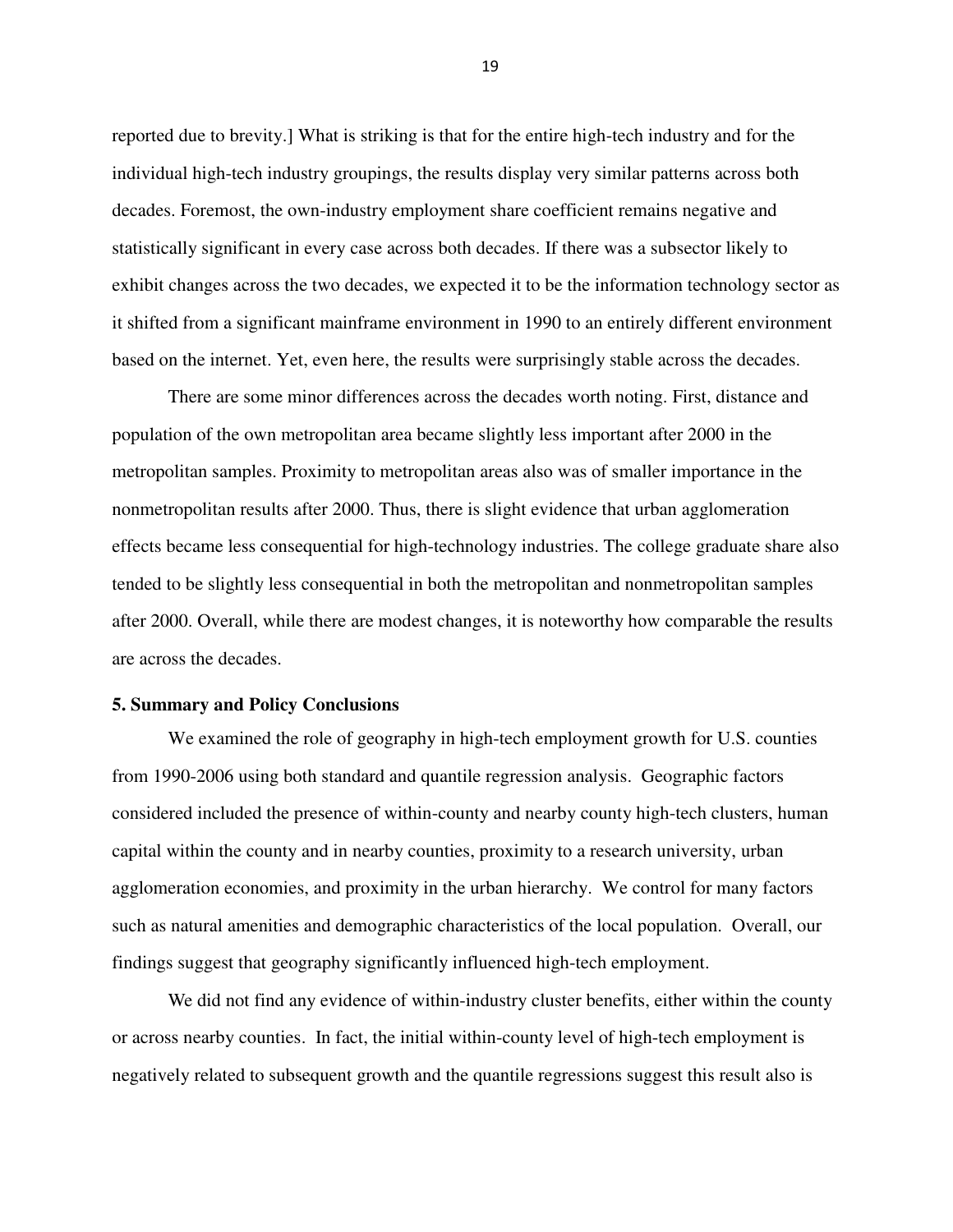true for the fastest growing locations. As opposed to localization or MAR externalities, there is evidence of beneficial urban agglomeration economies (or Jacobs externalities) for the high-tech sector in both metropolitan and nonmetropolitan counties, which appear to be of greater importance than for the overall economy (particularly for nonmetropolitan counties). Urban agglomeration economies appeared to play a smaller role for metropolitan biotechnology and natural resource high-technology industries.

Human capital also is found to be more important for high-tech employment growth than for employment growth on average and this effect was strongest in the fastest growing counties. Human capital effects were generally localized, except for the information technology and biotechnology subsectors in metropolitan counties, in which human capital in nearby counties was positively associated with their employment growth. Besides their contribution to human capital, proximity to research universities did not appear to stimulate high-tech employment growth. In contrast to the results for overall employment growth, natural amenities did not affect high-tech employment growth.

Where there is faster high-tech growth in nonmetropolitan counties, there is a greater penalty for high-tech firms in terms of distance from the nearest metropolitan area, particularly for firms in the services and information high-tech industries. Only for biotech firms in metropolitan areas where the industry is growing fastest is it more important to be close to a research university. Yet, these results do not indicate that research universities are unimportant as their research may be spreading across the globe, raising productivity everywhere.

The absence of positive clustering effects casts doubt on the expected efficacy of government attempts to create clusters such as the Obama Administration's Regional Innovation Cluster initiative that is a defining characteristic its place-based policy approaches. Combined with the importance of agglomeration economies and proximity in the urban hierarchy, and the lack of significance of natural amenities, the absence of within-industry cluster benefits particularly points to the likely futility of such a strategy for more remote U.S. areas. The greater importance of education for high-tech employment growth points to more fundamental factors as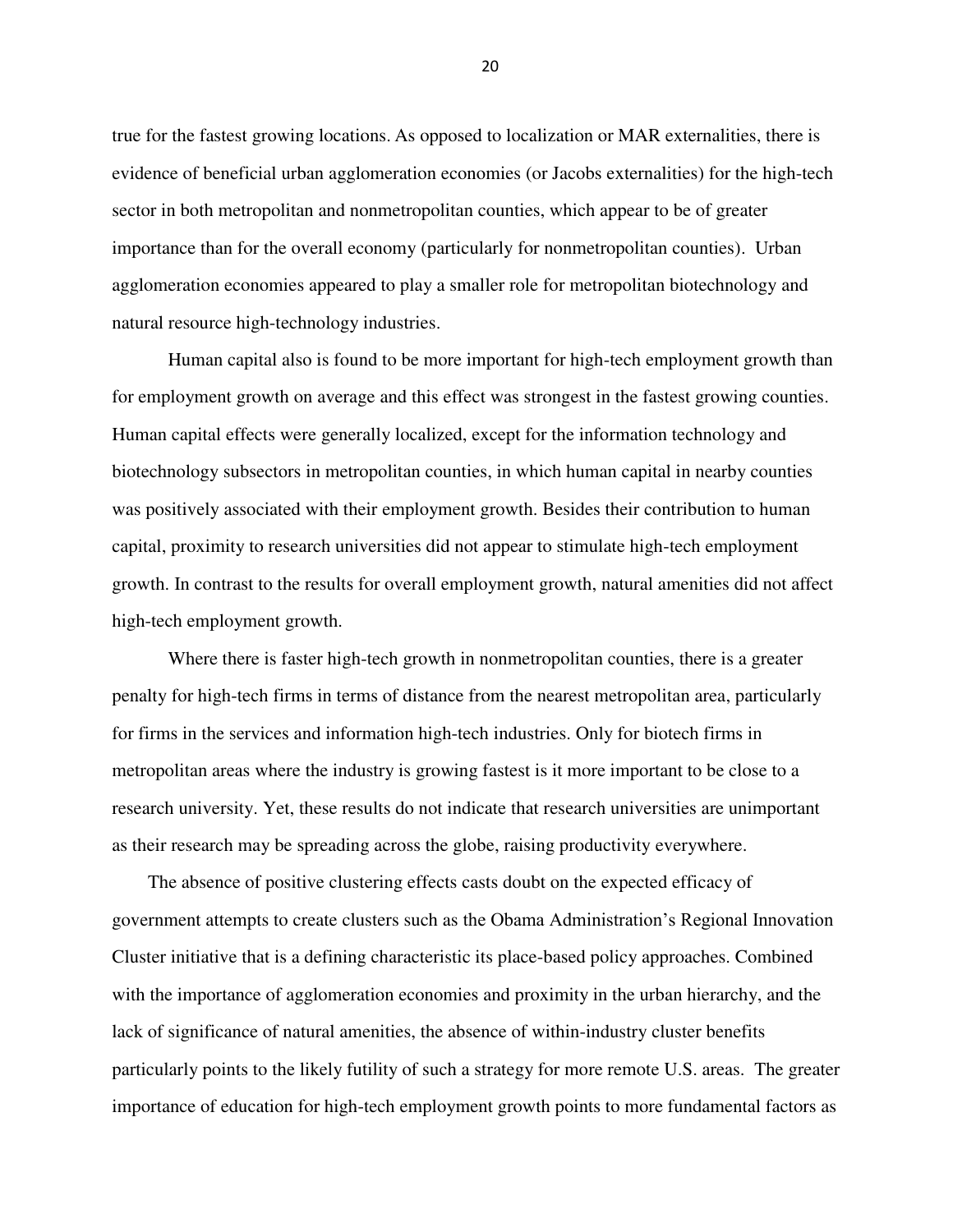the drivers of innovativeness and growth. Such findings add even more urgency to efforts to increase regional and national university completion rates as the U.S. is no longer a leader among advanced countries in terms of university attainment for young adults (OECD, 2011). Thus, as suggested by Varga (2000), more comprehensive economic development approaches are needed in the U.S. to spur high-tech growth.

# **References**

Andersson, Martin and Karin Hellerstedt, 2009. "Location Attributes and Start-ups in Knowledge-Intensive Business Services," *Industry and Innovation* 16(1), 103–121.

Anselin, Luc, Attila Varga, and ZoltanAcs, 2000. "Geographical Spillovers and University Research: A Spatial Econometric Analysis," *Growth and Change* 31(4), 501–515.

Arauzo-Carod, Josep-Maria and E. Viladecans-Marsal, 2009. "Industrial Location at the Intra-Metropolitan Level: The Role of Agglomeration Economies," *Regional Studies* 43(4), 545-558.

Audretsch, David B., and Maryann P. Feldman, 1996. "R&D Spillovers and the Geography of Innovation and Production."*American Economic Review* 86(3), 630–640.

Bania, Neil, Randall W. Eberts, and Michael S. Fogarty, 1993. "Universities and the Startup of New Companies: Can we Generalize from Route 128 and Silicon Valley?"Review of Economics *and Statistics* 75(4), 761–766.

Beaudry, Catherine and Andrea Schiffauerova, 2009. "Who's Right, Marshall or Jacobs? The Localization versus Urbanization Debate,‖ *Research Policy* 38(2), 318–337.

Bieri, David S., 2010. "Booming Bohemia? Evidence from the US High-Technology Industry," *Industry and Innovation* 17(1), 23–48.

Braunerhjelm, Pontus, Bo Carlsson, Dilek Cetindamar, and Dan Johansson, 2000. "The Old and the New: The Evolution of Polymer and Biomedical Clusters in Ohio and Sweden," *Journal of Evolutionary Economics* 10(5), 471–488.

Buss, Terry, 2002. "Emerging High-Growth Firms and Economic Development Policy," *Economic Development Quarterly* 16(1), 17-19.

Combes, Pierre-Philippe and Miren Lafourcade, 2005. "Transport Costs: Measures, Determinants, and Regional Policy Implications for France," *Journal of Economic Geography* 5, 319–349.

Crescenzi, Riccardo, 2005. "Innovation and Regional Growth in the Enlarged Europe: The Role of Local Innovative Capabilities, Peripherality, and Education," *Growth and Change* 36(4), 471–507.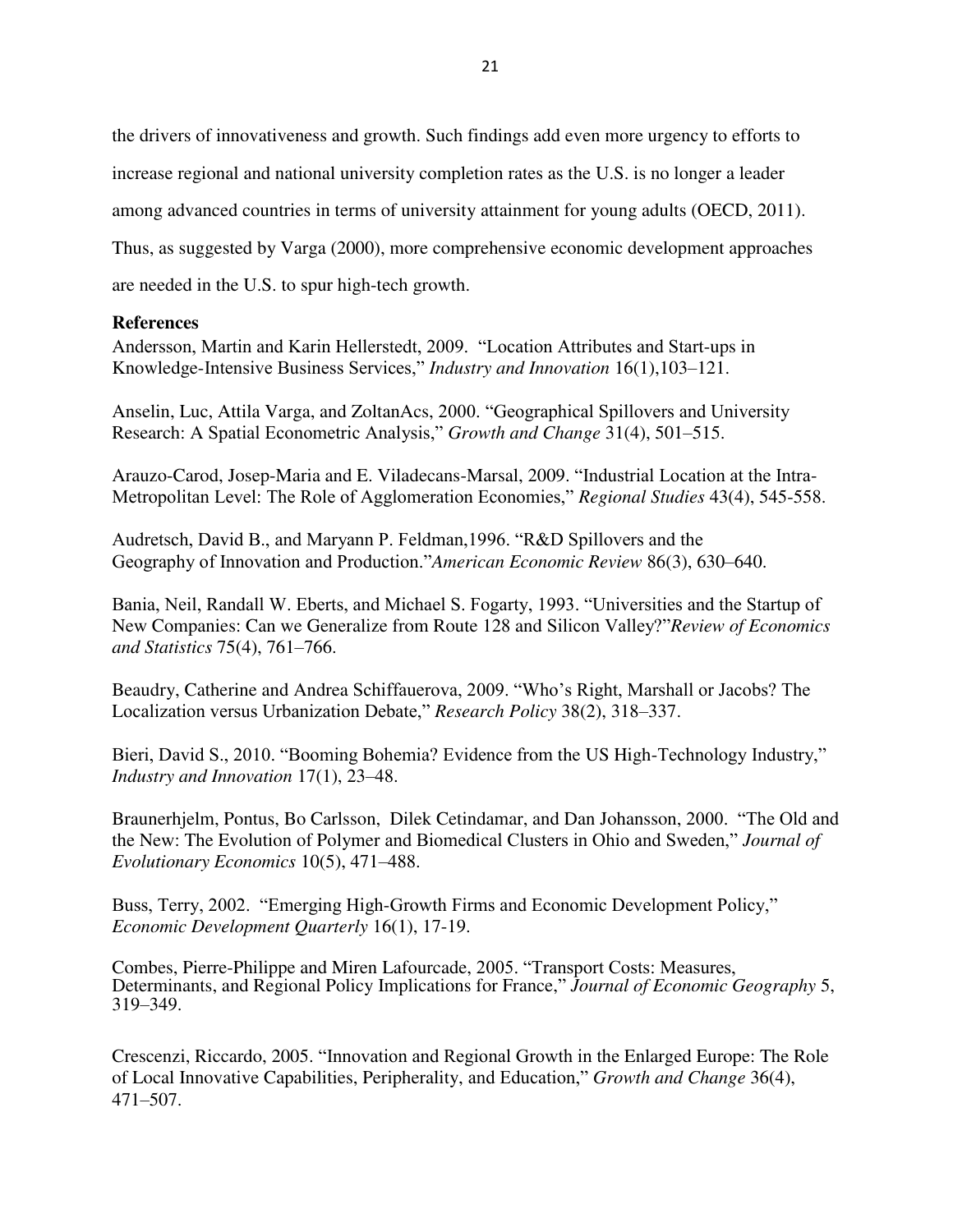Crescenzi, Riccardo, Andres Rodriguez-Pose, and Michael Storper, 2007. "The Territorial Dynamics of Innovation: A Europe–United States Comparative Analysis," *Journal of Economic Geography* 7, 673–709.

Desmet, Klaus, and Marcel Fafchamps, 2005. "Changes in the Spatial Concentration of Employment across US Counties: A Sectoral Analysis 1972-2000," *Journal of Economic Geography* 5(3), 261-84.

Dorfman, Jeffrey, Mark D. Partridge, and Hamilton Galloway, 2011. "Are High-tech Employment and Natural Amenities Linked: Answers from a Smoothed Bayesian Spatial Model.‖ *Spatial Economic Analysis* 6: 397-422.

Duranton, Gilles, Philippe Martin, Thierry Mayer, and Florian Mayneris, 2010. *The Economics of Clusters: Lessons from the French experience.* Oxford: Oxford University Press.

Faggian, Alessandra and Philip McCann. 2009. "Human Capital, Graduate Migration and Innovation in British Regions,‖ *Cambridge Journal of Economics* 33, 317-333.

Fallah, Belal, Mark D. Partridge, and M. Rose Olfert, 2011. "New Economic Geography and the Wage Distribution of U.S. Metropolitan Wage Inequality."*Journal of Economic Geography*. (11): 865-895.

Feser, Edward, Henry Renski, and Harvey Goldstein, 2008. **"**Clusters and Economic Development Outcomes: An Analysis of the Link between Clustering and Industry Growth," *Economic Development Quarterly* 22(4), 324-344.

Florida, Richard, 2002. "Bohemia and Economic Geography," *Journal of Economic Geography* 2, 55–71.

Florida, Richard, Tim Gulden, and Charlotta Mellander, 2008. "The Rise of the Mega-region," *Cambridge Journal of Regions, Economy and Society* 1(3), 459–476.

Gallie, Emilie-Pauline and DiègoLegros, 2007. "How do Spatial Spillovers Diffuse in Science-Industry Interactions? The Case of French Biotech Sector," *Economics of Innovation & New Technology* 16(8), 635-652.

Glaeser, Edward L., Hedi Kallal, Jose Sheinkman, and Andre Schleifer, 1992. "Growth in Cities,‖ *Journal of Political Economy* 100, 1126-52.

Glaeser, Edward L., Jośe A. Scheinkman, and Andrei Shleifer,1995. "Economic Growth in a Cross-Section of Cities.‖ *Journal of Monetary Economics* 36, 117-43.

Glaeser, Edward L., Jed Kolko, and Albert Saiz, 2001. "Consumer City," *Journal of Economic Geography* 1(1), 27-50.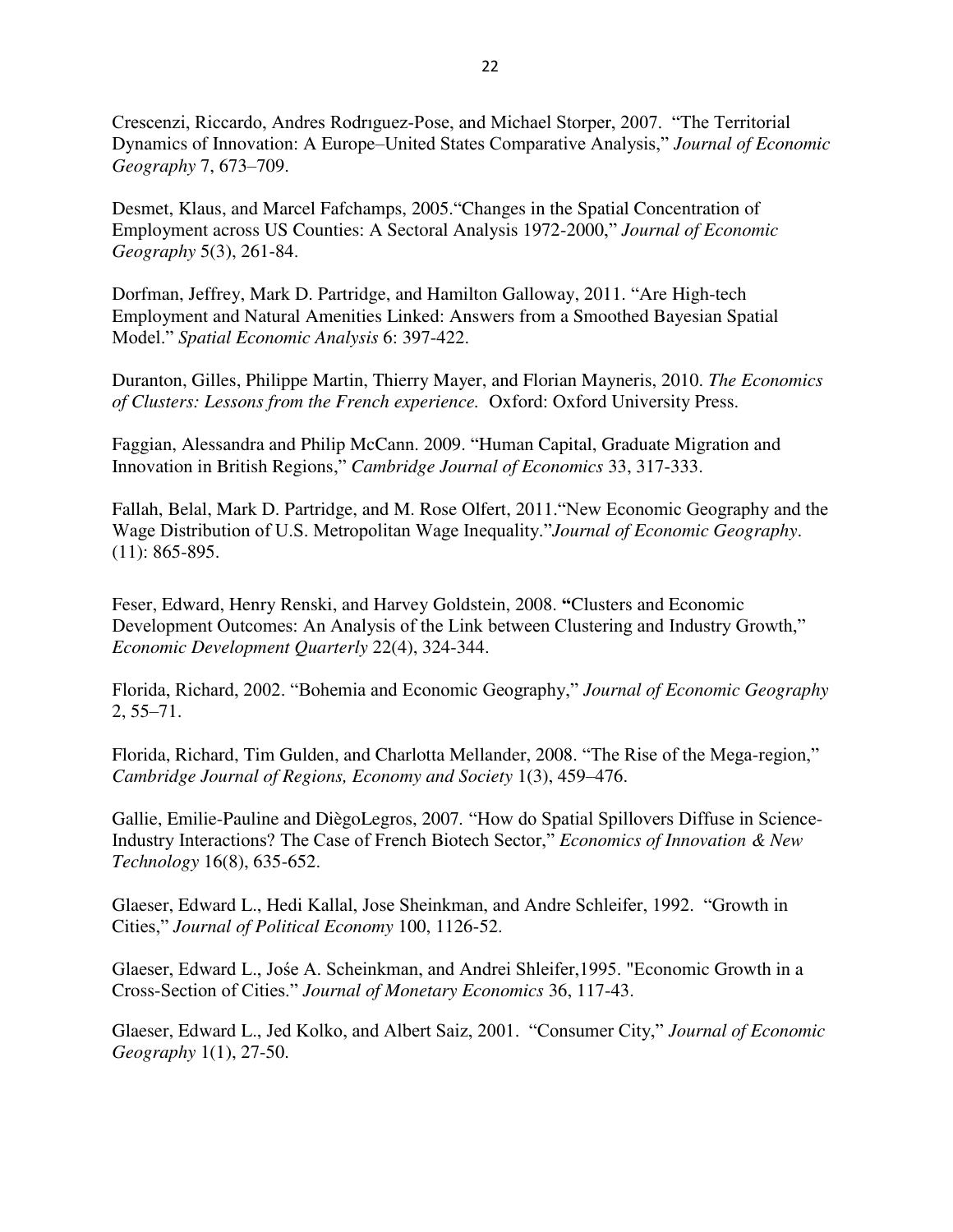Goldstein, Harvey, 2005. "The Role of Knowledge Infrastructure in Regional Economic Development: The Case of the Research Triangle," *Canadian Journal of Regional Science* 28(2), 199-220.

Hecker, Daniel E., 2005. "High Technology Employment: A NAICS Based Update," *Monthly Labor Review Online*, (July).

Henderson, J. Vernon, 2002. "Marshall's Scale Economies," *Journal of Urban Economics* 53, 1– 28.

Jovanović, Miroslav N., 2003. "Local vs. Global Location of Firms and Industries," Journal of *Economic Integration* 18(1), 60-104.

Ketelhohn, Niels W., 2006. "The Role of Clusters as Sources of Dynamic Externalities in the US Semiconductor Industry," *Journal of Economic Geography* 6(5), 679-99.

King, Charles III, Alvin J. Silk, and Niels Ketelhohn, 2003. "Knowledge Spillovers and Growth in the Disagglomeration of the U.S. Advertising-Agency Industry," *Journal of Economics*  $\&$ *Management Strategy* 12(3), 327–362.

Lee, S. Y., Richard Florida, R. and Zoltan J. Acs, 2004. "Creativity and Entrepreneurship: a Regional Analysis of New Firm Formation,‖ *Regional Studies* 38(8),879–891.

Maggioni, Mario A., 2004. "High-Tech Firms' Location and the Development of Innovative Industrial Clusters: A Survey of the Literature," *Economia Politica* 21(1), 127-66.

Maine, Elicia M., Daniel M. Shapiro and Aidan R. Vining, 2010. "The Role of Clustering in the Growth of New Technology-Based Firms," *Small Business Economics* 34, 127-146.

McGranahan, David A. and Timothy R. Wojan, 2007. "Recasting the Creative Class to Examine Growth Processes in Rural and Urban Counties,‖ *Regional Studies* 41(2), 197–214.

Malecki, Edward J., 1981, "Science, Technology, and Regional Economic Development: Review and Prospects,‖ *Research Policy* 10, 312-334.

Nolan, Christine, Ed Morrison, Indraneel Kumar, Hamilton Galloway, and Sam Cordes, 2011. "Linking Industry and Occupation Clusters in Regional Economic Development." *Economic Development Quarterly, 25*(1), 26-35.

Organization for Economic Cooperation and Development (OECD) 2011. *Education at a Glance 2011: OECD Indicators*. Paris: OECD. available at: [http://dx.doi.org/10.1787/eag-2011-en.](http://dx.doi.org/10.1787/eag-2011-en)

Partridge, Mark D., 1993. "High-Tech Employment and State Economic Development Policies," *Review of Regional Studies* 23(3), 287-305.

Partridge, Mark D. and Dan S. Rickman, 1999. "Static and Dynamic Externalities, Industry Composition, and State Labor Productivity: A Panel Study of States," *Southern Economic Journal*," 66(2), 319-335.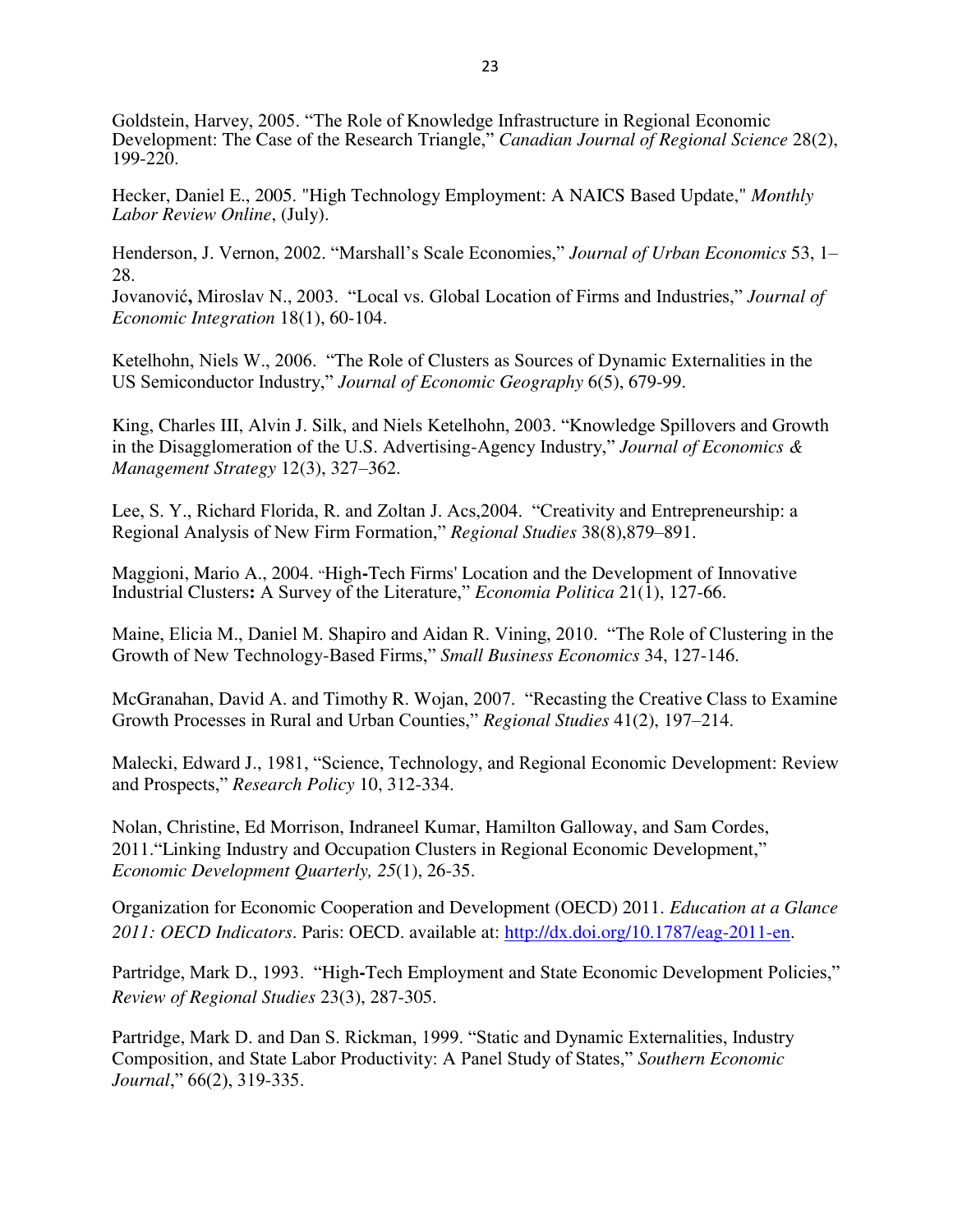Partridge, Mark D., Dan S. Rickman, Kamar Ali, and M. Rose Olfert, 2008a. "Employment Growth in the American Urban Hierarchy: Long Live Distance," The B.E. Journal of *Macroeconomics: Contributions*, 8(1), Article 10.

Partridge, Mark D., Dan S. Rickman, Kamar Ali, and M. Rose Olfert, 2008b. "Lost in Space: Population Growth in the American Hinterlands and Small Cities," *Journal of Economic Geography*, *8* (6), 727-757.

Partridge, Mark D., Dan S. Rickman, Kamar Ali, and M. Rose Olfert, 2009." Agglomeration Spillovers and Wage and Housing Cost Gradients Across the Urban Hierarchy," *Journal of International Economics* 78 (1), 126-140.

Partridge, Mark D., Dan S. Rickman, Kamar Ali, and M. Rose Olfert, 2010. "Recent Spatial Growth Dynamics in Wages and Housing Costs: Proximity to Urban Production Externalities and Consumer Amenities," *Regional Science and Urban Economics*, *40*(6), 440-452.

Porter, Michael E., 1998. *On Competition.* Cambridge, MA: Harvard Business School Press.

Porter, Michael E. and Scott Stern, 2001. "Innovation: Location Matters," MIT Sloan *Management Review* 42(4), 28–39.

Puga, Diego, 2010. "The Magnitude and Causes of Agglomeration Economies," *Journal of Regional Science* 50: 203-220.

Rauch, James E., 1993. "Productivity Gains from Geographic Concentration of Human Capital: Evidence from the Cities,‖ *Journal of Urban Economics* 34, 380-400.

Rodriguez-Pose, Anres, 1999. "Innovation Prone and Innovation Averse Societies: Economic Performance in Europe," *Growth and Change* 30, 75–105.

Rodriguez-Pose, Andres and Riccardo Crescenzi, 2008. "Research and Development, Spillovers, Innovation Systems, and the Genesis of Regional Growth in Europe," *Regional Studies* 42(1), 51–67.

Romer, Paul M., 1990. "Endogenous Technological Change," *Journal of Political Economy* 98, S71–S102.

Rosenthal, Stuart S. and William C. Strange. 2001. "The Determinants of Agglomeration," *Journal of Urban Economics* 50, 191-229.

\_\_\_\_\_, 2003. ―Geography, Industrial Organization, and Agglomeration,‖ *Review of Economics and Statistics* 85(2), 377–393.

Sedgley, Norman and Bruce Elmslie, 2004. "The Geographic Concentration of Knowledge: Scale, Agglomeration and Congestion in Innovation across U.S. States," *International Regional Science Review* 27, 111–137.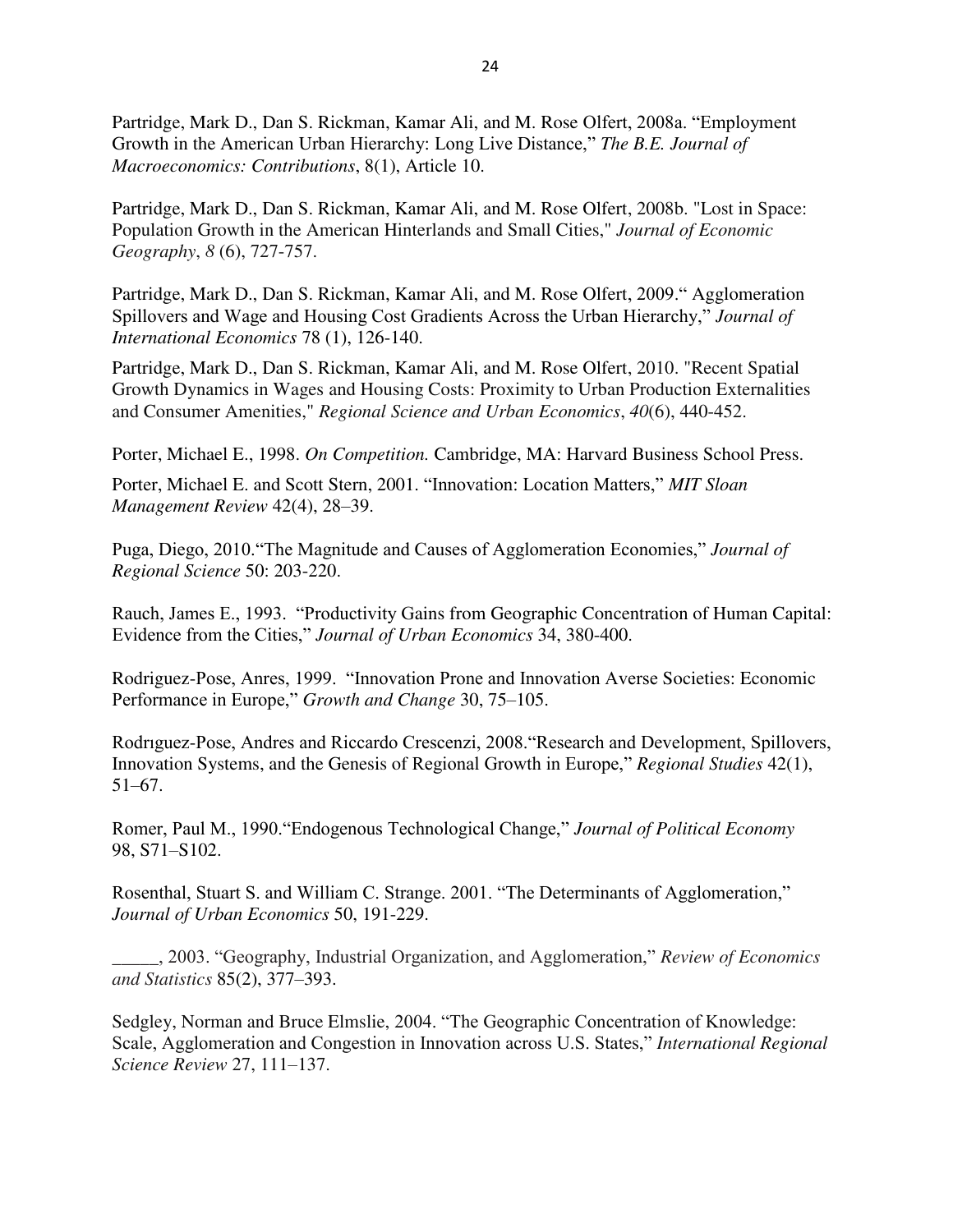Simon, Curtis J., 1998. "Human Capital and Metropolitan Employment Growth," *Journal of Urban Economics* 43, 223-243.

Simon, Curtis J. and Clark Nardinelli, 2002. "Human Capital and the Rise of American Cities, 1900-1999,‖*Regional Science and Urban Economics* 32, 59-96.

Smilor, Raymond; O'Donnell, Niall; Stein, Gregory; Welborn, Robert S. III, 2007. "The Research University and the Development of High-Technology Centers in the United States," *Economic Development Quarterly* 21(3), 203-22.

Tallman, Stephen, Mark Jenkins, Nick Henry, and Steven Pinch, 2004. "Knowledge, Clusters, and Competitive Advantage," *Academy of Management Review* 29(2), 258-271.

Varga, Attila, 2000. "Local Academic Knowledge Spillovers and the Concentration of Economic Activity," *Journal of Regional Science* 40, 289–309.

Waxell, Anders and Anders Malmberg, 2007. "What is Global and what is Local in Knowledgegenerating Interaction? The Case of the Biotech Cluster in Uppsala, Sweden," *Entrepreneurship & Regional Development* 19, 137-159.

Weterings, Anet and Roderik Ponds, 2009. "Do Regional and Non-regional Knowledge Flows Differ? An Empirical Study on Clustered Firms in the Dutch Life Sciences and Computing Services Industry," *Industry and Innovation* 16(1), 11-31.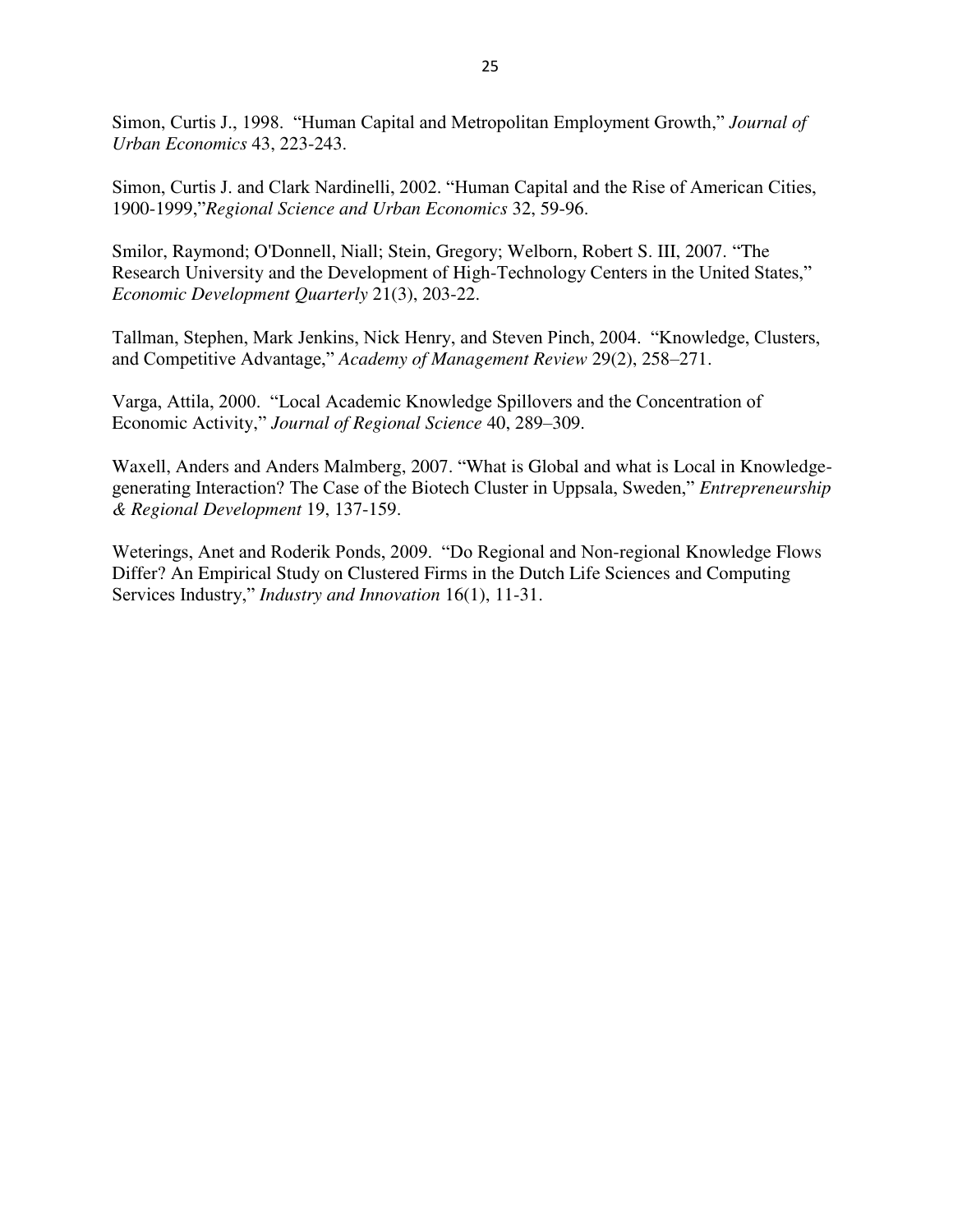**Table 1: Descriptive Statistics**

|                                                     | <b>Metropolitan counties</b> |         |         | Nonmetropolitan counties |
|-----------------------------------------------------|------------------------------|---------|---------|--------------------------|
| <b>Variables</b>                                    | mean                         | std     | Mean    | Std. Dev.                |
| <b>Employment Growth Variables (1990-2006)</b>      |                              |         |         |                          |
| Percentage change in total employment               | 38.8                         | 61.4    | 0.167   | 0.264                    |
| Percentage change in Biotech                        | 143.0                        | 585.9   | 0.279   | 3.106                    |
| Percentage change in Natural resources HT           | 69.6                         | 303.13  | 63.11   | 415.4                    |
| Percentage change in total HT                       | 27.7                         | 81.1    | $-2.5$  | 75.8                     |
| Percentage change in Information HT                 | 61.3                         | 125.9   | 20.6    | 111.6                    |
| Percentage change in Manufacturing HT               | $-3.6$                       | 111.1   | $-2.71$ | 122.8                    |
| Percentage change in Private Service HT             | 71.1                         | 118.7   | 29.4    | 124.5                    |
| Percentage change in Manufacturing                  | 7.3                          | 106.7   | 13.6    | 137.5                    |
| Percentage change in Private Service                | 6.26                         | 105.3   | 32.1    | 40.1                     |
|                                                     |                              |         |         |                          |
| 1990 employment variables                           |                              |         |         |                          |
| <b>Total Employment</b>                             | 90535                        | 90535   | 7965    | 8344                     |
| Biotechnology                                       | 634                          | 2395    | 25      | 133                      |
| Natural resources HT                                | 415                          | 2420    | 64      | 157                      |
| <b>Total HT</b>                                     | 11190                        | 33153   | 716     | 932                      |
| <b>Information HT</b>                               | 5257                         | 17610   | 932     | 275                      |
| Manufacturing HT                                    | 4183                         | 15688   | 289     | 412                      |
| Private Service HT                                  | 6280                         | 17708   | 309     | 600                      |
| Manufacturing                                       | 13596                        | 37269   | 1722    | 2411                     |
| <b>Private Services</b>                             | 55398                        | 33153   | 3730    | 4292                     |
| <b>Distance Variables in kilometers</b>             |                              |         |         |                          |
| Dist to nearest/actual urban center                 | 24.4                         | 19.8    | 96.7    | 58.2                     |
| Inclist to metro>250k                               | 36.8                         | 74.5    | 67.0    | 106.4                    |
| Incolist to metro>500k                              | 36.573                       | 68.256  | 42.855  | 66.134                   |
| Inclist to metro > 1500k                            | 91.579                       | 131.827 | 88.935  | 111.164                  |
| Proximity to research univ-100m                     | 0.798                        | 0.402   | 0.536   | 0.499                    |
| 1990 Demographic and other variables                |                              |         |         |                          |
| Natural Amenity Rank                                | 3.582                        | 1.089   | 3.437   | 1.020                    |
| Total population                                    | 191967                       | 434755  | 22308   | 20451                    |
| Population of nearest MA                            | 1082961                      | 2236041 | 279335  | 412487                   |
| Median HH income in the surrounding counties        | 28302                        | 5271    | 25894   | 4271                     |
| Percent of agricultural employment                  | 4.12                         | 4.03    | 10.82   | 8.89                     |
| Percent pop under 6 years                           | 10.261                       | 1.311   | 9.992   | 1.507                    |
| Percent pop 7-17 years                              | 16.251                       | 2.259   | 17.090  | 2.318                    |
| Percent pop 18-24 years                             | 10.218                       | 3.263   | 8.578   | 3.322                    |
| Percent pop 55-59 years                             | 4.306                        | 0.630   | 4.693   | 0.745                    |
| Percent pop 60-64 years                             | 4.284                        | 0.861   | 4.930   | 0.968                    |
| Percent pop 65+ years                               | 12.552                       | 3.626   | 16.275  | 4.116                    |
| Percent HS graduate                                 | 33.260                       | 6.217   | 35.018  | 5.958                    |
| Percent of some college, no degree                  | 17.761                       | 4.416   | 15.666  | 4.386                    |
| Percent of associate degree                         | 5.700                        | 1.859   | 5.153   | 2.207                    |
| Percent of bachelor degree and above                | 16.471                       | 7.837   | 11.757  | 4.737                    |
| Spatial lag of percent of bachelor degree and above | 15.562                       | 5.330   | 12.382  | 3.560                    |
| Percentages of Hispanic                             | 4.472                        | 9.651   | 4.353   | 11.665                   |
| Percentages of Asian                                | 10.056                       | 13.326  | 7.696   | 14.686                   |
| Percentages of African American                     | 1.105                        | 1.949   | 0.316   | 0.430                    |
| Percentages of native American                      | 0.745                        | 2.123   | 1.827   | 6.734                    |
| Percentages of other races                          | 1.868                        | 4.046   | 1.785   | 4.850                    |

Notes: See Appendix Table 2 for variable definitions.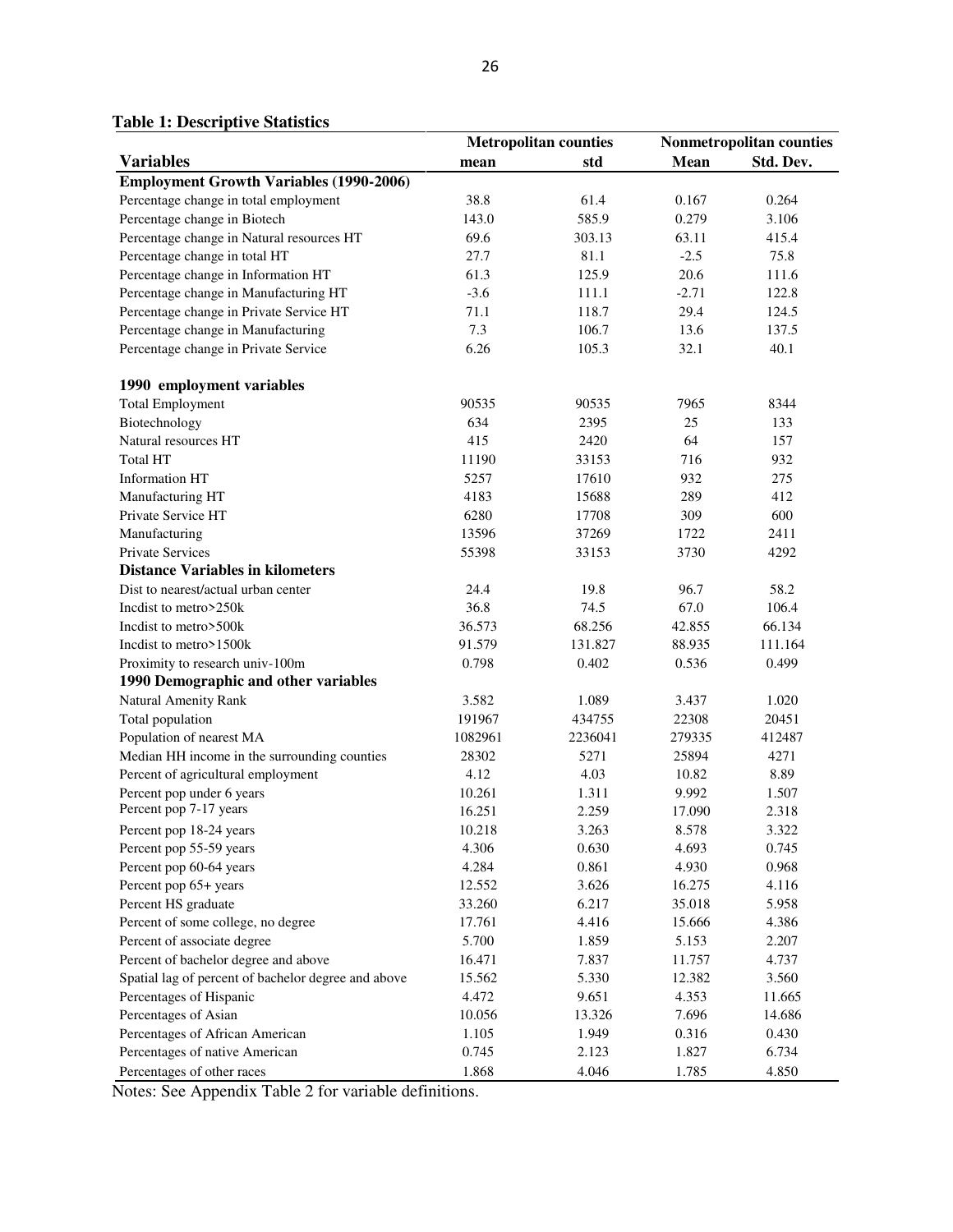| <b>Variable</b>                         | <b>Total Emp-HT</b>   |                       | <b>Total Emp</b>   |                   | Manufacturing         |                       | <b>Services</b> |                    |
|-----------------------------------------|-----------------------|-----------------------|--------------------|-------------------|-----------------------|-----------------------|-----------------|--------------------|
|                                         | $-1-$                 | $-2-$                 | $-3-$              | $-4-$             | $-5-$                 | $-6-$                 | $-7-$           | $-8-$              |
| 1990 log initial employment             | $-0.11$               | $-0.28$               | $-0.11$            | $-0.21$           | $-0.27$               | $-0.32$               | $-0.16$         | $-0.26$            |
|                                         | $(-3.27)$             | $(-7.98)$             | $(-2.31)$          | $(-2.7)$          | $(-3.31)$             | $(-3.56)$             | $(-2.41)$       | $(-2.29)$          |
| 1990 spatial lag of initial             | 1.26                  | $-0.44$               | 3.97E-07           | 1.98E-07          | $-0.09$               | 0.19                  | 1.33            | 1.14               |
| employment†                             | (1.35)                | $(-0.50)$             | (1.90)             | (1.16)            | $(-0.26)$             | (0.42)                | (2.25)          | (2.22)             |
| Distance to Center of Own MA            | $-0.007$              | $-0.005$              | $-0.005$           | $-0.005$          | $-0.012$              | $-0.011$              | $-0.006$        | $-0.007$           |
|                                         |                       |                       |                    |                   |                       |                       |                 |                    |
|                                         | $(-3.76)$             | $(-3.14)$             | $(-2.01)$          | $(-2.65)$         | $(-2.41)$             | $(-2.040)$            | $(-1.70)$       | $(-2.46)$          |
| Inc distance to MA >250 k               | $-0.003$              | $-0.002$              | $-0.002$           | $-0.002$          | $-0.003$              | $-0.003$              | $-0.003$        | $-0.003$           |
| Inc distance to $MA > 500$ k            | $(-5.59)$             | $(-3.69)$             | $(-4.84)$          | $(-5.40)$         | $(-3.08)$             | $(-2.69)$             | $(-3.83)$       | $(-3.36)$          |
|                                         | $-0.001$              | $-0.001$              | $-0.001$           | $-0.001$          | $-0.002$              | $-0.002$              | $-0.002$        | $-0.002$           |
| Inc distance to $MA > 1500$ k           | $(-2.81)$             | $(-2.18)$             | $(-3.34)$          | $(-3.21)$         | $(-2.31)$             | $(-1.84)$             | $(-2.47)$       | $(-2.28)$          |
|                                         | $-0.001$              | $-0.001$              | $-0.001$           | $-0.001$          | $-0.001$              | $-0.0003$             | $-0.001$        | $-0.001$           |
|                                         | $(-2.12)$<br>$-0.001$ | $(-1.90)$<br>$-0.056$ | $(-2.82)$<br>0.004 | $(-3.38)$         | $(-1.69)$<br>$-0.066$ | $(-0.78)$<br>$-0.092$ | $(-1.37)$       | $(-1.78)$          |
| Proximity research univ100mi.           |                       |                       |                    | $-0.033$          |                       |                       | 0.013           | $-0.053$           |
|                                         | $(-0.01)$<br>0.03     | $(-0.72)$<br>0.03     | (0.08)<br>0.08     | $(-0.70)$<br>0.08 | $(-0.65)$<br>$-0.02$  | $(-0.85)$<br>$-0.05$  | (0.13)<br>0.12  | $(-0.57)$<br>0.16  |
| <b>Amenity Rank</b>                     |                       |                       |                    |                   |                       | $(-0.64)$             |                 |                    |
| 1990 population of Own MA               | (0.55)                | (0.8)<br>3.01E-08     | (1.54)             | (2.2)<br>1.84E-08 | $(-0.25)$             | 2.69E-08              | (1.28)          | (1.99)<br>2.24E-08 |
|                                         |                       | (2.24)                |                    | (1.73)            |                       | (1.54)                |                 | (2.04)             |
| <b>1990 Education attainment shares</b> |                       |                       |                    |                   |                       |                       |                 |                    |
| High School graduate                    |                       | 0.01                  |                    | $-0.02$           |                       | $-0.02$               |                 | $-0.04$            |
|                                         |                       | $(-0.69)$             |                    | $(-1.86)$         |                       | $(-1.36)$             |                 | $(-2.13)$          |
| Some college, no degree                 |                       | 0.04                  |                    | 0.03              |                       | 0.04                  |                 | 0.04               |
|                                         |                       | (3.07)                |                    | (2.32)            |                       | (1.96)                |                 | (1.68)             |
| Associate degree                        |                       | $-0.02$               |                    | $-0.03$           |                       | $-0.04$               |                 | $-0.07$            |
|                                         |                       | $(-0.68)$             |                    | $(-1.53)$         |                       | $(-1.01)$             |                 | $(-1.83)$          |
| Bachelor degree and above               |                       | 0.03                  |                    | 0.01              |                       | $-0.004$              |                 | 0.006              |
|                                         |                       | (3.99)                |                    | (2.46)            |                       | $(-0.43)$             |                 | (0.89)             |
| 1990 spatial lag of college graduates†  |                       | 0.001                 |                    | $-0.009$          |                       | $-0.002$              |                 | $-0.02$            |
|                                         |                       | (0.22)                |                    | $(-1.2)$          |                       | $(-0.25)$             |                 | $(-2.06)$          |
| Other Explanatory Variables††           | $\mathbf Y$           | $\mathbf Y$           | $\mathbf Y$        | $\mathbf Y$       | $\mathbf Y$           | $\mathbf Y$           | Y               | Y                  |
| <b>State Dummies</b>                    | $\mathbf Y$           | $\mathbf Y$           | Y                  | Y                 | Y                     | Y                     | $\mathbf Y$     | $\mathbf Y$        |
| Constant                                | 1.32                  | 2.11                  | 1.39               | 4.25              | 3.43                  | 5.42                  | 1.39            | 6.2                |
|                                         | $(-3.6)$              | $(-1.86)$             | $(-5.46)$          | $(-1.89)$         | $(-3.26)$             | $(-2.35)$             | $(-2.65)$       | $(-1.73)$          |
| $\mathbf N$                             | 1040                  | 1040                  | 1040               | 1040              | 1040                  | 1040                  | 1040            | 1040               |
| $R-sq$                                  | 0.161                 | 0.344                 | 0.228              | 0.394             | 0.209                 | 0.245                 | 0.178           | 0.287              |

**Table 2: Employment Growth: Metropolitan Counties** 

†The spatial lagged variables are the average value of the nearest 5 counties. The weight matrix used is normalized so that rows sum to 1.

††This includes age composition shares, race/ethnic shares, and median household income in BEA region.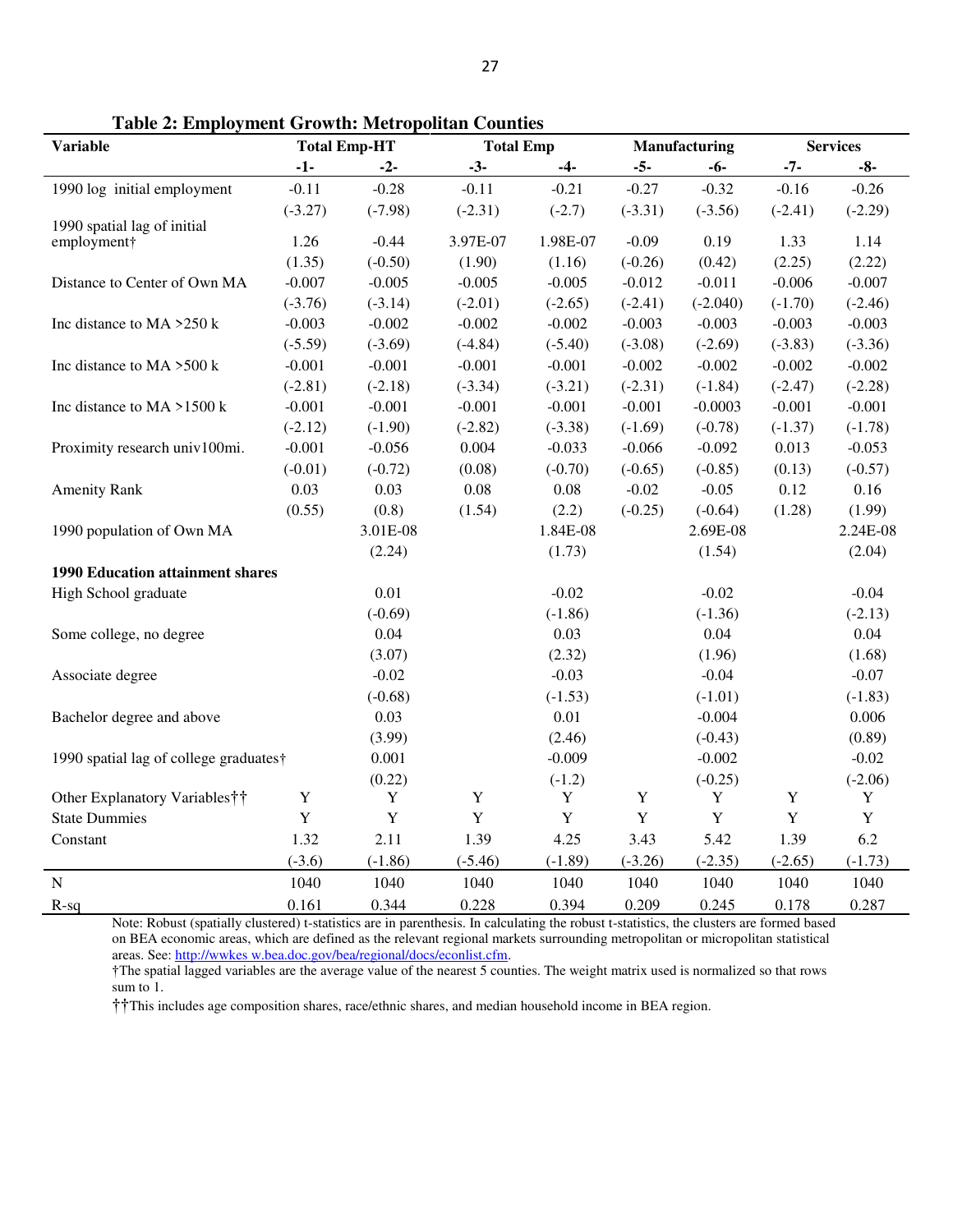| <b>Variable</b>                         |             | <b>Total Emp-HT</b> | <b>Total Emp</b> |             | Manufacturing |             | <b>Services</b> |             |
|-----------------------------------------|-------------|---------------------|------------------|-------------|---------------|-------------|-----------------|-------------|
|                                         | $-1-$       | $-2-$               | $-3-$            | $-4-$       | $-5-$         | $-6-$       | $-7-$           | $-8-$       |
| 1990 log initial employment             | $-0.15$     | $-0.3$              | 0.02             | $-0.05$     | $-0.24$       | $-0.38$     | $-0.02$         | $-0.16$     |
|                                         | $(-4.01)$   | $(-6.69)$           | $-2.78$          | $(-3.04)$   | $(-5.36)$     | $(-6.04)$   | $(-1.44)$       | $(-4.92)$   |
| 1990 spatial lag of initial             |             |                     |                  |             |               |             |                 |             |
| employment†                             | 1.14        | 0.35                | 1.57E-07         | $-2.14E-07$ | 1.01          | 1.47        | $-0.002$        | 0.05        |
|                                         | (1.83)      | (0.6)               | (0.3)            | $(-0.39)$   | (1.94)        | (2.56)      | $(-0.01)$       | (0.26)      |
| Distance to Nearest MA                  | $-0.002$    | $-0.002$            | $-0.001$         | $-0.001$    | $-0.002$      | $-0.001$    | $-0.001$        | $-0.001$    |
|                                         | $(-2.97)$   | $(-3.72)$           | $(-4.26)$        | $(-4.25)$   | $(-2.09)$     | $(-1.38)$   | $(-4.65)$       | $(-4.54)$   |
| Inc distance to MA >250 k               | $-0.0008$   | $-0.0008$           | $-0.0005$        | $-0.0004$   | $-0.0004$     | $-0.0001$   | $-0.0009$       | $-0.0007$   |
|                                         | $(-2.86)$   | $(-2.17)$           | $(-3.71)$        | $(-3.24)$   | $(-0.51)$     | $(-0.16)$   | $(-4.8)$        | $(-3.7)$    |
| Inc distance to MA >500 k               | $-0.0002$   | $-0.0007$           | $-0.0004$        | $-0.0004$   | $-0.0008$     | $-0.0008$   | $-0.0006$       | $-0.0005$   |
|                                         | $(-0.62)$   | $(-1.76)$           | $(-2.76)$        | $(-2.72)$   | $(-1.65)$     | $(-1.62)$   | $(-2.62)$       | $(-2.44)$   |
| Inc distance to $MA > 1500$ k           | $-0.0001$   | $-0.0002$           | $-0.0001$        | $-0.0001$   | 0.0004        | 0.0001      | $-0.0002$       | $-0.0002$   |
|                                         | $(-0.78)$   | $(-0.96)$           | $(-1.18)$        | $(-1.11)$   | (1.28)        | (0.34)      | $(-1.13)$       | $(-1.40)$   |
| Proximity to research univ-             |             |                     |                  |             |               |             |                 |             |
| 100m                                    | $-0.06$     | $-0.05$             | 0.01             | 0.01        | 0.04          | 0.02        | 0.02            | $0.01\,$    |
|                                         | $(-1.35)$   | $(-1.24)$           | (0.7)            | (0.68)      | (0.56)        | (0.22)      | (0.71)          | (0.51)      |
| <b>Amenity Rank</b>                     | 0.05        | $-0.02$             | 0.07             | 0.04        | $-0.06$       | $-0.06$     | 0.09            | 0.05        |
|                                         | (2.02)      | $(-0.61)$           | (7.14)           | (4.01)      | $(-1.37)$     | $(-1.43)$   | (5.1)           | (3.13)      |
| 1990 population                         |             | 1.11E-05            |                  | 1.44E-06    |               |             |                 | 4.98E-06    |
|                                         |             | (6.85)              |                  | (2.31)      |               | (4.51)      |                 | (4.11)      |
| 1990 population of nearest MA           |             | 3.39E-08            |                  | 4.08E-09    |               | 1.81E-08    |                 | 1.71E-08    |
|                                         |             | (0.64)              |                  | (0.29)      |               | (0.29)      |                 | (0.63)      |
| <b>1990 Education attainment shares</b> |             |                     |                  |             |               |             |                 |             |
| High School graduate                    |             | $-0.004$            |                  | $-0.003$    |               | 0.0004      |                 | $-0.005$    |
|                                         |             | $(-0.83)$           |                  | $(-1.67)$   |               | $-0.05$     |                 | $(-1.97)$   |
| Some college, no degree                 |             | 0.028               |                  | 0.007       |               | 0.002       |                 | 0.002       |
|                                         |             | (2.03)              |                  | (2.52)      |               | (0.11)      |                 | (0.38)      |
| Associate degree                        |             | 0.014               |                  | $-0.001$    |               | $-0.021$    |                 | $-0.002$    |
|                                         |             | (1.02)              |                  | $(-0.13)$   |               | $(-0.87)$   |                 | $(-0.25)$   |
| Bachelor degree and above               |             | 0.03                |                  | $0.01\,$    |               | $-0.01$     |                 | 0.01        |
|                                         |             | (2.45)              |                  | (3.82)      |               | $(-1.31)$   |                 | (3.95)      |
| 1990 spatial lag of college graduates†  |             | $-0.03$             |                  | 0.003       |               | 0.016       |                 | $-0.005$    |
|                                         |             | $(-2.65)$           |                  | (1.08)      |               | (1.53)      |                 | $(-1.15)$   |
| Other Explanatory Variables††           | $\mathbf Y$ | Y                   | $\mathbf Y$      | $\mathbf Y$ | $\mathbf Y$   | $\mathbf Y$ | $\mathbf Y$     | $\mathbf Y$ |
| <b>State Dummies</b>                    | Y           | $\mathbf Y$         | $\mathbf Y$      | $\mathbf Y$ | $\mathbf Y$   | $\mathbf Y$ | $\mathbf Y$     | $\mathbf Y$ |
| constant                                | 1.23        | 4.27                | 0.02             | 0.18        | 2.26          | 2.08        | 0.47            | 1.38        |
|                                         | (3.85)      | (3.12)              | (0.18)           | (0.55)      | (5.18)        | (1.48)      | (2.1)           | (2.66)      |
| $N^*$                                   | 1963        | 1963                | 1963             | 1963        | 1959          | 1959        | 1963            | 1963        |
| $R-sq$                                  | 0.141       | 0.262               | 0.211            | 0.291       | 0.118         | 0.158       | 0.363           | 0.300       |

**Table 3: Employment Growth: Nonmetropolitan Counties**

†The spatial lagged variables are the average value of the nearest 5 counties. The weight matrix used is normalized so that rows sum to 1.

††This includes age composition shares, race/ethnic shares, and median household income in the BEA region.

\* The number of observations slightly varies across regressions due to missing employment data as a result of BEA disclosure.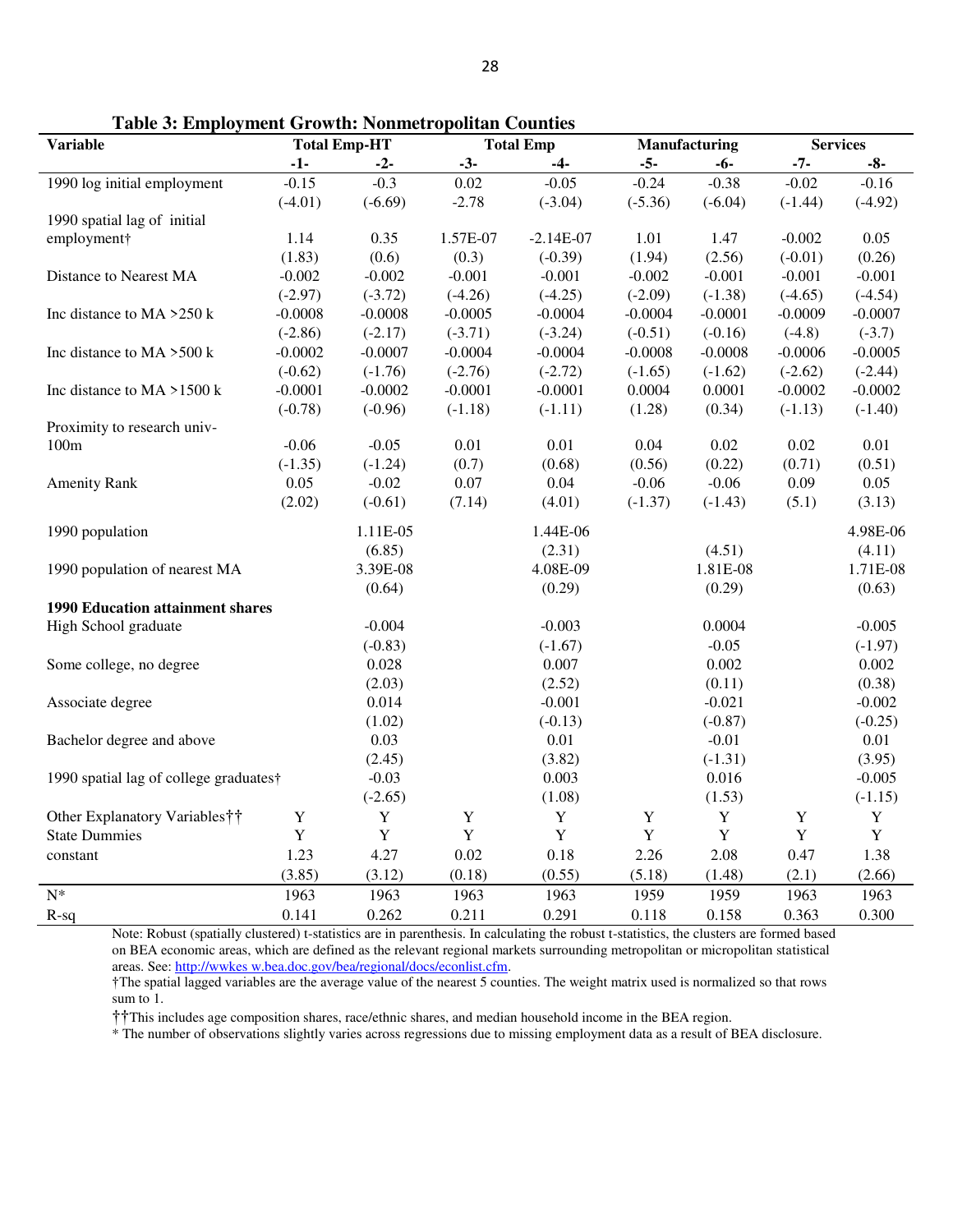| Variable                                | Manufacturing-<br>HТ | Services-<br>HT | <b>Information-</b><br>HТ | Biotech <sup>†</sup> -<br>HТ | Nat.Resources†-<br>HТ |
|-----------------------------------------|----------------------|-----------------|---------------------------|------------------------------|-----------------------|
|                                         | $\mathbf{1}$         | $\mathbf 2$     | $\mathbf{3}$              | 4                            | 5                     |
| 1990 log initial employment             | $-0.23$              | $-0.45$         | $-0.46$                   | $-0.89$                      | $-0.83$               |
|                                         | $(-5.08)$            | $(-9.04)$       | $(-7.05)$                 | $(-6.26)$                    | $(-6.42)$             |
| 1990 initial employment -spatial        |                      |                 |                           |                              |                       |
| lag.                                    | 0.81                 | 0.57            | $-0.68$                   | 78.85                        | 27.04                 |
|                                         | (0.39)               | (0.28)          | $(-0.24)$                 | (1.4)                        | (2.81)                |
| Distance to Center of Own MA            | $-0.007$             | $-0.01$         | $-0.009$                  | $-0.019$                     | $-0.01$               |
|                                         | $(-2.9)$             | $(-3.79)$       | $(-3.07)$                 | $(-1.30)$                    | $(-1.44)$             |
| Inc distance to $MA > 250$ k            | $-0.002$             | $-0.004$        | $-0.004$                  | $-0.002$                     | $-0.0003$             |
|                                         | $(-2.94)$            | $(-4.99)$       | $(-4.67)$                 | $(-0.57)$                    | $(-0.15)$             |
| Inc distance to $MA > 500$ k            | $-0.001$             | $-0.002$        | $-0.002$                  | $-0.005$                     | $-0.001$              |
|                                         | $(-1.39)$            | $(-2.79)$       | $(-2.19)$                 | $(-1.4)$                     | $(-0.55)$             |
| Inc distance to $MA > 1500$ k           | 0.0002               | $-0.001$        | $-0.106$                  | $-0.006$                     | 0.001                 |
|                                         | (0.32)               | $(-2.13)$       | $(-0.98)$                 | $(-2.38)$                    | (0.84)                |
| Proximity to research univ.-100mile     | $-0.06$              | $-0.01$         | $-0.11$                   | 0.28                         | $-0.25$               |
|                                         | $(-0.57)$            | $(-0.08)$       | $(-0.97)$                 | (0.66)                       | $(-0.73)$             |
| <b>Amenity Rank</b>                     | $-0.11$              | 0.07            | 0.07                      | $-0.03$                      | $-0.04$               |
|                                         | $(-1.64)$            | (1.02)          | (1.03)                    | $(-0.17)$                    | $(-0.23)$             |
| 1990 population of Own MA               | 2.83E-08             | 4.52E-08        | 5.46E-08                  | 1.07e-07                     | 3.79E-08              |
|                                         | (1.78)               | (2.48)          | (2.98)                    | (1.14)                       | (1.3)                 |
| <b>1990 Education attainment shares</b> |                      |                 |                           |                              |                       |
| High School graduate                    | $-0.005$             | $-0.024$        | $-0.001$                  | $-0.068$                     | $-0.034$              |
|                                         | $(-0.37)$            | $(-1.97)$       | $(-0.06)$                 | $(-0.90)$                    | $(-0.94)$             |
| Some college, no degree                 | 0.01                 | 0.06            | 0.04                      | 0.12                         | 0.1                   |
|                                         | (0.74)               | (3.58)          | (2.24)                    | (1.72)                       | (1.81)                |
| Associate degree                        | 0.05                 | $-0.02$         | 0.03                      | 0.11                         | $-0.09$               |
|                                         | (0.98)               | $(-0.44)$       | (0.75)                    | (0.48)                       | $(-0.81)$             |
| Bachelor degree and above               | 0.03                 | 0.04            | 0.05                      | 0.03                         | 0.09                  |
|                                         | (2.84)               | (3.4)           | (3.66)                    | (0.69)                       | (2.41)                |
| 1990 spatial lag of college             |                      |                 |                           |                              |                       |
| graduates:                              | 0.007                | 0.008           | 0.025                     | 0.09                         | 0.028                 |
|                                         | (0.67)               | (0.78)          | (2.03)                    | (1.76)                       | (1.1)                 |
| Other Explanatory variables††           | $\mathbf Y$          | Y               | $\mathbf Y$               | $\mathbf Y$                  | Y                     |
| <b>State Dummies</b>                    | Y                    | Y               | $\mathbf Y$               | $\mathbf Y$                  | $\mathbf Y$           |
| Constant                                | $-0.14$              | 3.6             | 3.11                      | $-0.04$                      | $-4.28$               |
|                                         | $(-0.07)$            | (2.12)          | (1.44)                    | $(-0.01)$                    | $(-0.89)$             |
| $N^*$                                   | 1033                 | 1038            | 1038                      | 1040                         | 1040                  |
|                                         |                      |                 |                           |                              |                       |
| $R-sq$                                  | 0.172                | 0.349           | 0.389                     | 0.121                        | 0.216                 |

**Table 4: High Tech Employment Growth: Metropolitan Counties** 

†As described in the text, there are some changes when the 1990 or 2006 employment value equals zero for the biotechnology and natural resource high-technology industries.

‡The spatial lagged variables are the average value of the nearest 5 counties. The weight matrix used is normalized so that rows sum to 1.

††This includes age composition shares, race/ethnic shares, and median household income in BEA region.

\*The number of observations slightly varies across regressions due to missing employment data as a result of BEA disclosure.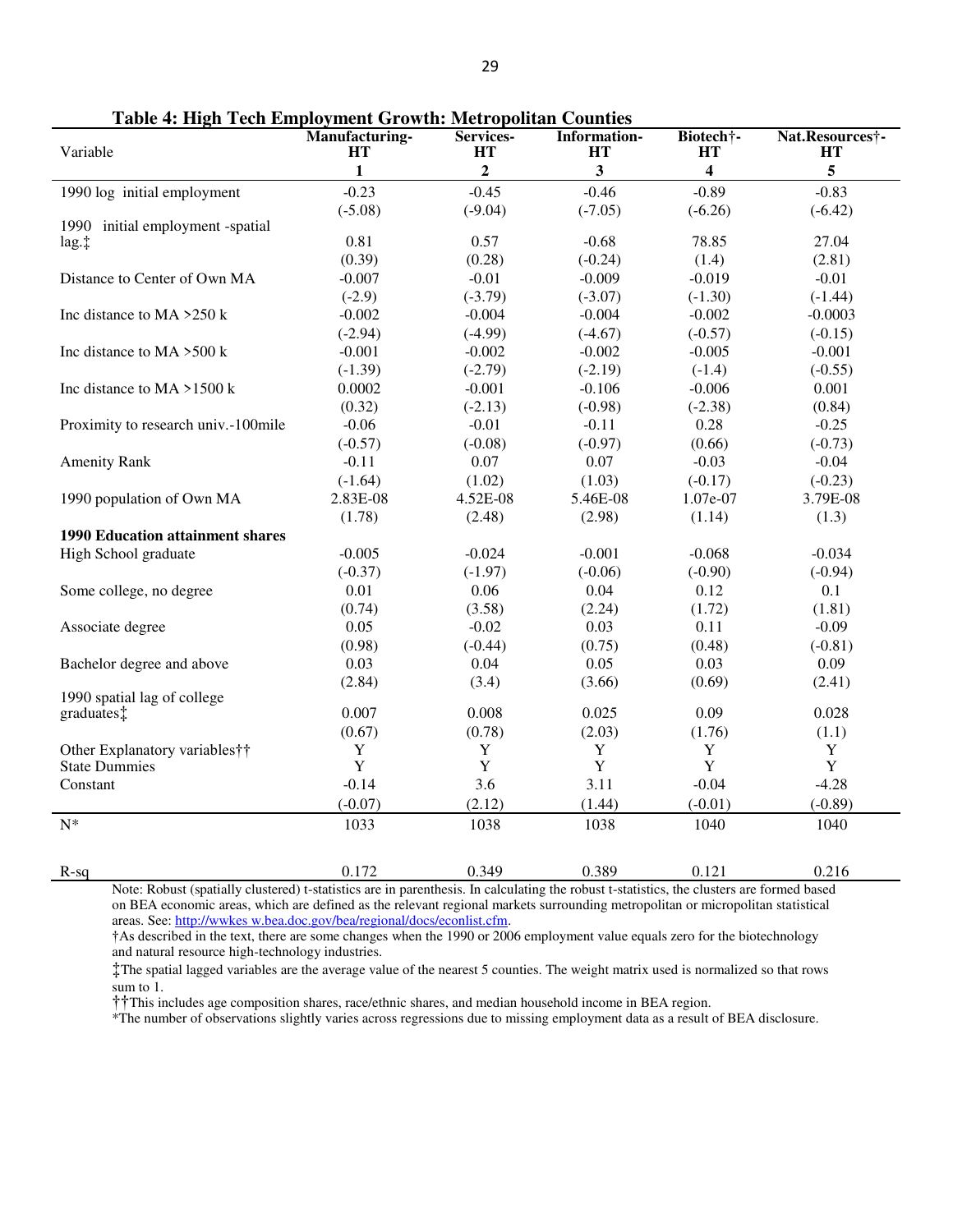| <b>Variable</b>                           | <b>Manufacturing-</b><br>HT | <b>Services</b><br>HT | <b>Information-</b><br><b>HT</b> | Biotech†-<br>HT | Nat. Res†-<br>HТ |
|-------------------------------------------|-----------------------------|-----------------------|----------------------------------|-----------------|------------------|
|                                           | $-1$                        | $-2$                  | $-3$                             | $-4$            | $-5$             |
| 1990 log initial employment               | $-0.19$                     | $-0.67$               | $-0.51$                          | $-0.50$         | $-1.1$           |
|                                           | $(-5.12)$                   | $(-6.78)$             | $(-8.6)$                         | $(-4.10)$       | $(-4.27)$        |
| 1990 spatial lag of initial employment:   | 2.91                        | $-0.12$               | 3.41                             | $-18.54$        | 44.14            |
|                                           | (1.15)                      | $(-0.06)$             | (1.12)                           | $(-0.97)$       | (2.22)           |
| Distance to Nearest MA                    | $-0.002$                    | $-0.003$              | $-0.001$                         | $-0.002$        | $-0.003$         |
|                                           | $(-2.98)$                   | $(-2.74)$             | $(-2.18)$                        | $(-1.49)$       | $(-1.00)$        |
| Inc distance to $MA > 250$ k              | $-0.001$                    | $-0.001$              | $-0.001$                         | $-0.002$        | $-0.002$         |
|                                           | $(-0.51)$                   | $(-1.99)$             | $(-2.24)$                        | $(-1.71)$       | $(-1.02)$        |
| Inc distance to $MA > 500$ k              | $-0.001$                    | $-0.002$              | $-0.001$                         | $-0.005$        | $-0.0003$        |
|                                           | $(-0.65)$                   | $(-3.28)$             | $(-2.74)$                        | $(-3.34)$       | $(-0.11)$        |
| Inc distance to $MA > 1500$ k             | $-0.0001$                   | $-0.0003$             | $-0.001$                         | $-0.0004$       | $-0.0009$        |
|                                           | $(-0.22)$                   | $(-1.04)$             | $(-2.81)$                        | $(-0.35)$       | $(-1.10)$        |
| Proximity to research university-100 mile | 0.05                        | $-0.09$               | 0.03                             | $-0.22$         | $-0.54$          |
|                                           | (0.53)                      | $(-1.39)$             | (0.4)                            | $(-1.01)$       | $(-1.57)$        |
| <b>Amenity Rank</b>                       | $-0.12$                     | $-0.04$               | 0.05                             | $-0.11$         | $-0.05$          |
|                                           | $(-2.52)$                   | $(-0.77)$             | (1.29)                           | $(-1.07)$       | $(-0.39)$        |
| 1990 population                           | 8.67E-06                    | 1.90E-05              | 1.55E-05                         | 2.15E-05        | 2.46E-05         |
|                                           | (4.46)                      | (5.55)                | (6.68)                           | (3.20)          | (3.35)           |
| 1990 population of nearest MA             | $-1.46E-08$                 | 9.64E-08              | 5.11E-08                         | 9.58E-08        | $-1.58E-08$      |
|                                           | $(-0.28)$                   | (1.8)                 | (0.82)                           | (0.28)          | $(-0.09)$        |
| <b>1990 Education attainment shares</b>   |                             |                       |                                  |                 |                  |
| High School graduate                      | $-0.004$                    | $-0.0002$             | 0.008                            | $-0.003$        | $-0.02$          |
|                                           | $(-0.47)$                   | $(-0.02)$             | $(-0.97)$                        | $(-0.18)$       | $(-0.72)$        |
| Some college, no degree                   | $-0.01$                     | 0.01                  | 0.03                             | $-0.05$         | 0.03             |
|                                           | $(-0.56)$                   | (0.61)                | (1.93)                           | $(-1.11)$       | (0.82)           |
| Associate degree                          | 0.054                       | 0.023                 | 0.004                            | 0.005           | 0.09             |
|                                           | (1.43)                      | (1.38)                | (0.22)                           | (0.13)          | (0.73)           |
| Bachelor degree and above                 | 0.03                        | 0.02                  | 0.04                             | 0.13            | $-0.01$          |
|                                           | (2.11)                      | (1.15)                | (3.95)                           | (2.29)          | $(-0.41)$        |
| 1990 spatial lag of college graduates:    | $-0.017$                    | $-4.244E-04$          | 0.011                            | 0.013           | $-0.125$         |
|                                           | $(-1.71)$                   | $(-0.03)$             | (0.98)                           | (0.43)          | (2.56)           |
| Other Explanatory variables††             | $\mathbf Y$                 | $\mathbf Y$           | $\mathbf Y$                      | $\mathbf Y$     | Y                |
| <b>State Dummies</b>                      | $\mathbf Y$                 | $\mathbf Y$           | $\mathbf Y$                      | $\mathbf Y$     | $\mathbf Y$      |
| constant                                  | 0.27                        | 7.45                  | 0.53                             | 1.6             | 2.34             |
|                                           | (0.21)                      | (3.22)                | (0.49)                           | (0.45)          | (0.5)            |
| ${\bf N}^*$                               | 1900                        | 1954                  | 1945                             | 1963            | 1963             |
| $R_{sq}$                                  | 0.1049                      | 0.2111                | 0.2802                           | 0.0998          | 0.1668           |

**Table 5: High Tech Employment Growth: Nonmetropolitan Counties** 

†As described in the text, there are some changes when the 1990 or 2006 employment value equals zero for the biotechnology and natural resource high-technology industries.

‡The spatial lagged variables are the average value of the nearest 5 counties. The weight matrix used is normalized so that rows sum to 1.

††This includes age composition shares, race/ethnic shares, and median household income in BEA region.

\*The number of observations slightly varies across regressions due to missing employment data as a result of BEA disclosure.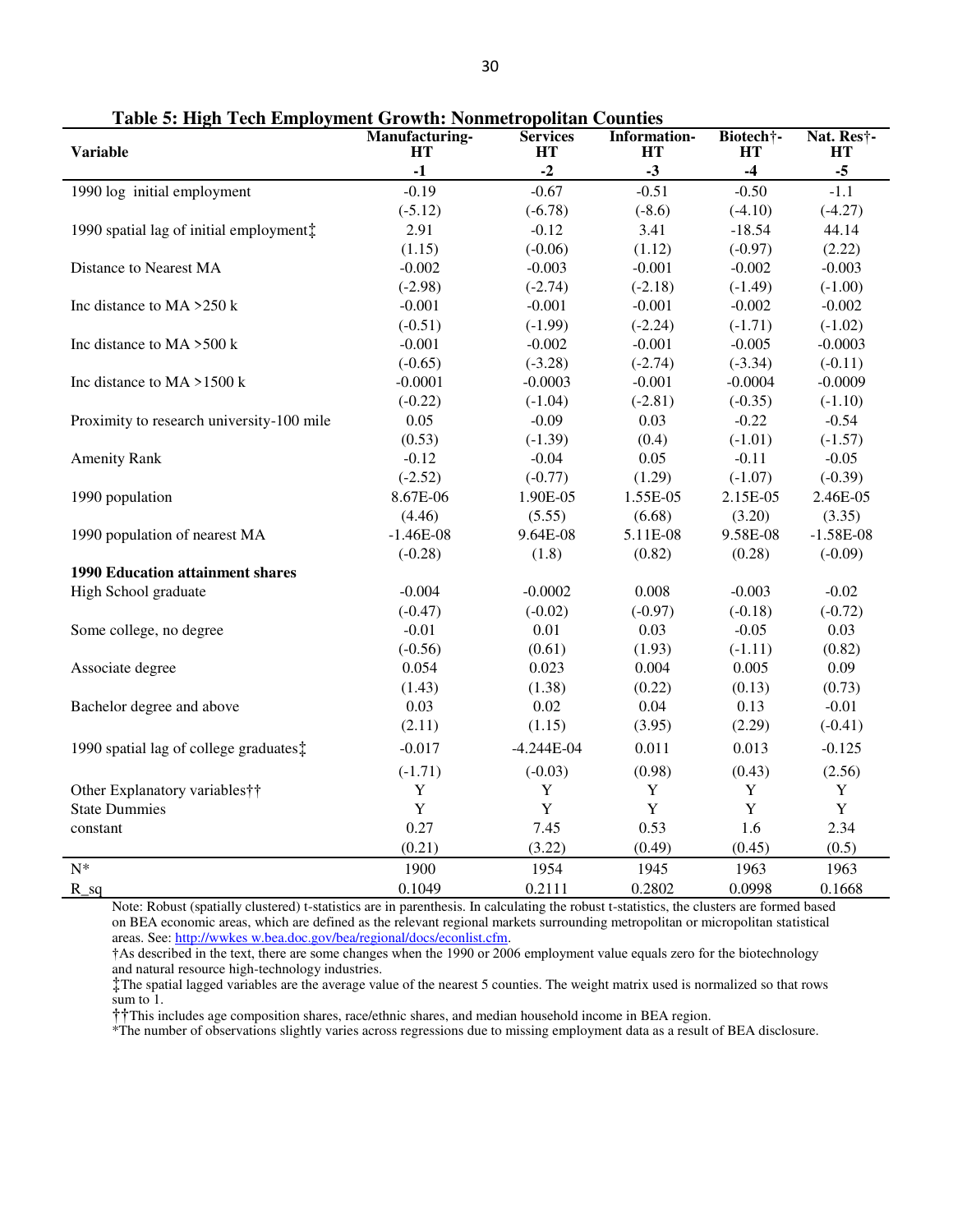|                               |                                    |                                                    |                                           | <b>Spatial Lag of</b>               |                                           |                                           |
|-------------------------------|------------------------------------|----------------------------------------------------|-------------------------------------------|-------------------------------------|-------------------------------------------|-------------------------------------------|
| <b>Variable</b>               | Log(Initial<br>Employment)<br>$-1$ | <b>Distance to</b><br><b>Nearest Metro</b><br>$-2$ | <b>Proximity to</b><br>University<br>$-3$ | College<br><b>Graduates</b><br>$-4$ | <b>Associate</b><br><b>Degree</b><br>$-5$ | <b>Bachelors</b><br><b>Degree</b><br>$-6$ |
| Metropolitan:                 |                                    |                                                    |                                           |                                     |                                           |                                           |
| Hi-tech                       | $-0.25$<br>(4.45)                  |                                                    | $-0.30$<br>(1.98)                         |                                     |                                           |                                           |
| Manufacturing Hi-Tech         | $-0.41$<br>(6.03)                  |                                                    |                                           | 0.05<br>(2.39)                      | 0.14<br>(1.96)                            |                                           |
| Services Hi-Tech              | $-0.48$<br>(5.22)                  |                                                    |                                           |                                     | $-0.18$<br>(2.45)                         |                                           |
| <b>Information Tech</b>       | $-0.36$<br>(5.51)                  |                                                    |                                           | 0.07<br>(2.44)                      |                                           |                                           |
| Bio-Tech                      | $-1.13$<br>(4.88)                  |                                                    | 1.72<br>(2.51)                            |                                     |                                           |                                           |
| <b>Natural Resources Tech</b> | $-1.00$<br>(6.63)                  |                                                    |                                           | 0.081<br>(1.84)                     |                                           |                                           |
| Nonmetropolitan               |                                    |                                                    |                                           |                                     |                                           |                                           |
| Hi-Tech                       | $-0.58$<br>(5.75)                  | $-2.09E-03$<br>(2.4)                               |                                           |                                     |                                           |                                           |
| Manufacturing Hi-Tech         | $-0.34$<br>(4.09)                  |                                                    |                                           |                                     | 0.21<br>(2.99)                            | 0.05<br>(1.89)                            |
| Services Hi-Tech              | $-0.76$<br>(8.16)                  | $-2.47E-03$<br>(2.14)                              |                                           |                                     |                                           |                                           |
| <b>Information Tech</b>       | $-0.63$<br>(6.31)                  | $-2.85E-03$<br>(2.19)                              |                                           |                                     |                                           | 0.05<br>(2.85)                            |
| Bio-Tech                      | $-0.46$<br>(2.24)                  |                                                    |                                           |                                     |                                           | 0.082<br>(1.92)                           |
| <b>Natural Resources Tech</b> | $-1.08$<br>(10.34)                 |                                                    |                                           |                                     |                                           |                                           |

**Table 6. Quantile Regression Results: 90th-10th Percentile (t-statistics in parentheses)\*** 

 $*$ The reported result is the difference in the regression coefficient at the 90<sup>th</sup> percentile and the corresponding regression coefficient at the 10<sup>th</sup> percentile. In parentheses are the t-statistics for the difference in the two quantile regression coefficients. The quantile regression specifications include the same variables as the full specifications in Tables 2-4. We are only reporting the statistically significant results for the key variables for the sake of brevity, though almost all of the other differences between the 90<sup>th</sup> and 10<sup>th</sup> percentile are statistically insignificant.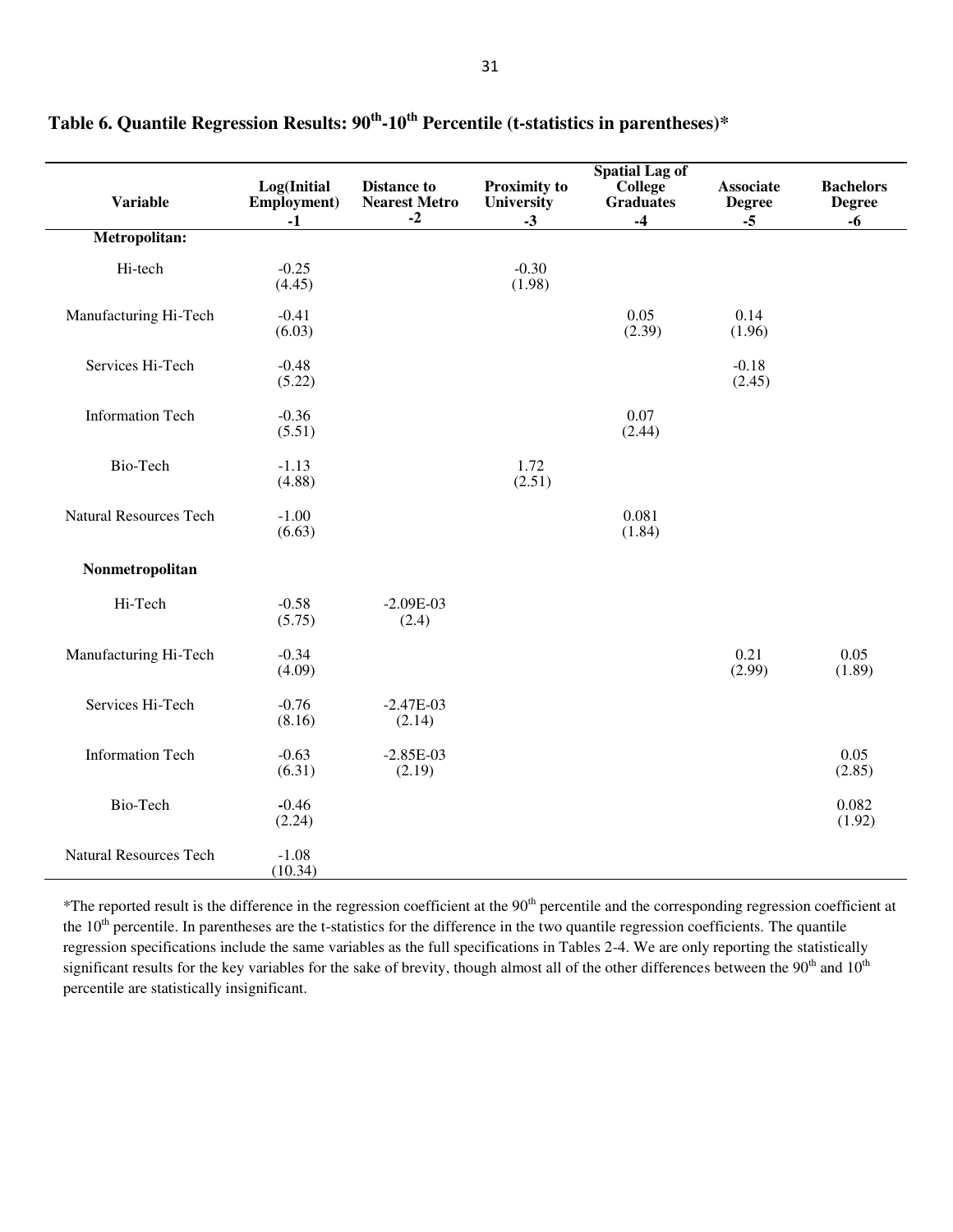| <b>NIACS</b>      |           |                                                                                      |
|-------------------|-----------|--------------------------------------------------------------------------------------|
| <b>High Tech</b>  | Code      | <b>Industry Name</b>                                                                 |
| Biotechnology     | 3254      | Pharmaceutical and medicine manufacturing                                            |
| Natural resources | 1131,1132 | Forestry                                                                             |
|                   | 2111      | Oil and gas extraction                                                               |
|                   | 3241      | Petroleum and coal products manufacturing                                            |
| Information       | 5415      | Computer systems design and related services                                         |
|                   | 3333      | Commercial and service industry machinery manufacturing                              |
|                   | 3342      | Communications equipment manufacturing                                               |
|                   | 3344      | Semiconductor and other electronic component manufacturing                           |
|                   | 3345      | Navigational, measuring, electromedical, and control instruments manufacturing       |
|                   | 5112      | Software publishers                                                                  |
|                   | 5161      | Internet publishing and broadcasting                                                 |
|                   | 5179      | Other telecommunications                                                             |
|                   | 5181      | Internet service providers and Web search portals                                    |
|                   | 5182      | Data processing, hosting, and related services                                       |
|                   | 3333      | Commercial and service industry machinery manufacturing                              |
|                   | 3343      | Audio and video equipment manufacturing                                              |
|                   | 3346      | Manufacturing and reproducing, magnetic and optical media                            |
|                   | 4234      | Professional and commercial equipment and supplies, merchant wholesalers             |
|                   | 5416      | Management, scientific, and technical consulting services                            |
|                   | 5171      | Wired telecommunications carriers                                                    |
|                   | 5172      | Wireless telecommunications carriers (except satellite)                              |
|                   | 5173      | Telecommunications resellers                                                         |
|                   | 5174      | Satellite telecommunications                                                         |
|                   | 8112      | Electronic and precision equipment repair and maintenance                            |
|                   | 3341      | Computer and peripheral equipment manufacturing                                      |
| Manufacturing     | 3254      | Pharmaceutical and medicine manufacturing                                            |
|                   | 3251      | Basic chemical manufacturing                                                         |
|                   | 3252      | Resin, synthetic rubber, and artificial synthetic fibers and filaments manufacturing |
|                   | 3255      | Paint, coating, and adhesive manufacturing                                           |
|                   | 3259      | Other chemical product and preparation manufacturing                                 |
|                   | 3332      | Industrial machinery manufacturing                                                   |
|                   | 3333      | Commercial and service industry machinery manufacturing                              |
|                   | 3336      | Engine, turbine, and power transmission equipment manufacturing                      |
|                   | 3339      | Other general-purpose machinery manufacturing                                        |
|                   | 3341      | Computer and peripheral equipment manufacturing                                      |
|                   | 3342      | Communications equipment manufacturing                                               |
|                   | 3343      | Audio and video equipment manufacturing                                              |
|                   | 3344      | Semiconductor and other electronic component manufacturing                           |
|                   | 3345      | Navigational, measuring, electromedical, and control instruments manufacturing       |
|                   | 3346      | Manufacturing and reproducing, magnetic and optical media                            |
|                   | 3353      | Electrical equipment manufacturing                                                   |
|                   | 3364      | Aerospace product and parts manufacturing                                            |
|                   | 3369      | Other transportation equipment manufacturing                                         |
|                   | 3241      | Petroleum and coal products manufacturing                                            |
|                   | 3253      | Pesticide, fertilizer, and other agricultural chemical manufacturing                 |

**Appendix Table 1: High Tech Industries: NAICS Classifications**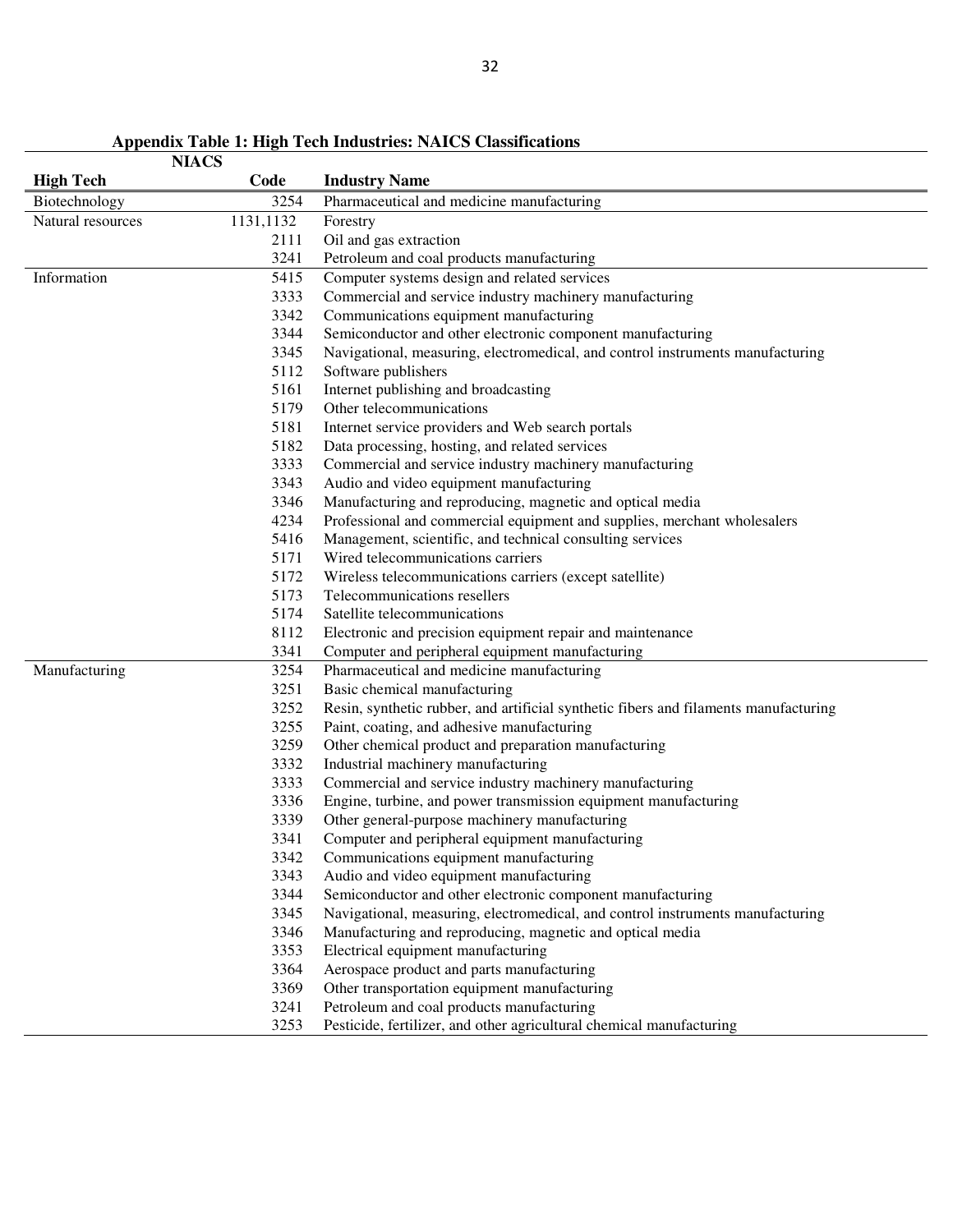**Appendix Table 1 Continued: High Tech Industries: NAICS Classifications** 

| <b>High Tech</b> | <b>NAICS</b> | <b>Sub Industries</b>                                                    |
|------------------|--------------|--------------------------------------------------------------------------|
| <b>Services</b>  | 4234         | Professional and commercial equipment and supplies, merchant wholesalers |
|                  | 4861         | Pipeline transportation of crude oil                                     |
|                  | 4862         | Pipeline transportation of natural gas                                   |
|                  | 4869         | Other pipeline transportation                                            |
|                  | 5112         | Software publishers                                                      |
|                  | 5161         | Internet publishing and broadcasting                                     |
|                  | 5171         | Wired telecommunications carriers                                        |
|                  | 5172         | Wireless telecommunications carriers (except satellite)                  |
|                  | 5173         | Telecommunications resellers                                             |
|                  | 5174         | Satellite telecommunications                                             |
|                  | 5179         | Other telecommunications                                                 |
|                  | 5181         | Internet service providers and Web search portals                        |
|                  | 5182         | Data processing, hosting, and related services                           |
|                  | 5211         | Software publishers                                                      |
|                  | 5232         | Securities and commodity exchanges                                       |
|                  | 5413         | Architectural, engineering, and related services                         |
|                  | 5415         | Computer systems design and related services                             |
|                  | 5416         | Management, scientific, and technical consulting services                |
|                  | 5417         | Scientific research-and-development services                             |
|                  | 5511         | Management of companies and enterprises                                  |
|                  | 5612         | Facilities support services                                              |
|                  | 8112         | Electronic and precision equipment repair and maintenance                |
|                  |              |                                                                          |